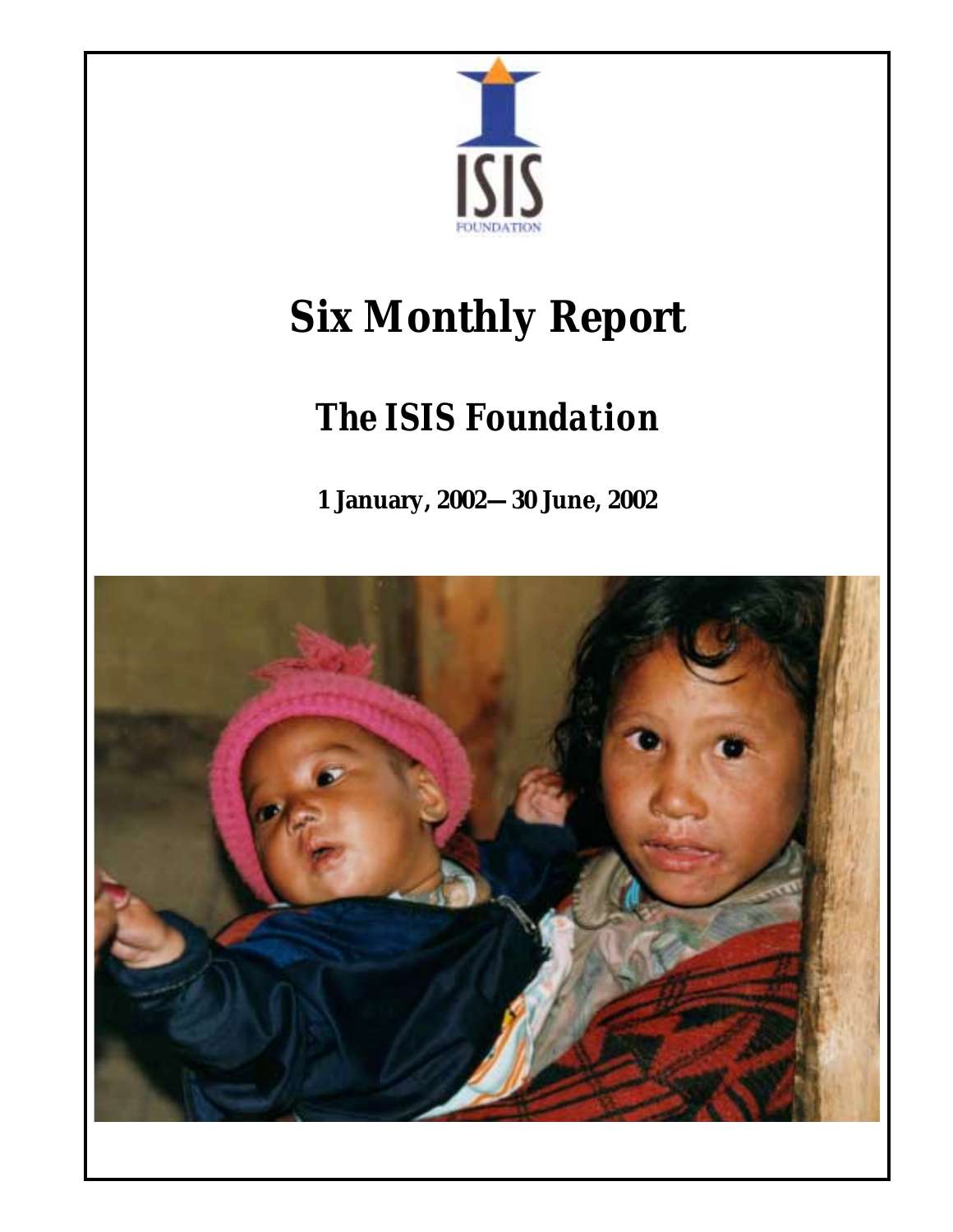

## *The ISIS Foundation*  **www.isis.bm**

**35 Crow Lane East Broadway Paget HM 20 Bermuda** 

 **Ph: (1 441) 232 9001 Fax: (1 441) 236 1999** 

| <b>Contents</b> |                                                             |                                                             |
|-----------------|-------------------------------------------------------------|-------------------------------------------------------------|
| 1.              | <b>Management and Administration of The ISIS Foundation</b> |                                                             |
|                 | 1.1                                                         | <b>Staffing and Project Visits</b>                          |
|                 |                                                             | <b>1.1.1 Nepal</b>                                          |
|                 |                                                             | 1.1.2 Uganda                                                |
|                 |                                                             | 1.2 Donors and Donations                                    |
|                 |                                                             | <b>1.2.1 ISIS Limited Donations</b>                         |
|                 |                                                             | 1.2.2 Non-ISIS Donors: Generosity from Around the World     |
|                 |                                                             | <b>1.2.3 Equipment Donations</b>                            |
|                 | 1.3                                                         | Project Pinnacle and ACE Limited-the Kilimanjaro Expedition |
| 2.              | <b>Nepal Activities</b>                                     |                                                             |
|                 |                                                             | 2.1 Focus on Security-the 'People's War' Continues          |
|                 |                                                             | 2.2 Health Care Projects                                    |
|                 |                                                             | 2.2.1 Health Care at the Swyambunath Monastery              |
|                 |                                                             | 2.2.2 Providing Tibetan Medical Services in Humla           |
|                 |                                                             | 2.2.3 Training Materials Which Make Local Sense-Finally!    |
|                 |                                                             | 2.2.4 Health Training Programmes in the Mountains           |
|                 |                                                             | 2.2.5 From Jumla to Humla-Experts Trek Across Country       |
|                 |                                                             | 2.3 Educational Focussed Projects                           |
|                 |                                                             | 2.3.1 Hands in Outreach                                     |
|                 |                                                             | 2.3.2 Tashi Waldorf School and Teacher Training Program     |
|                 |                                                             | 2.3.3 The Women's Foundation                                |
|                 |                                                             | 2.3.4 Educational Projects in Humla                         |
|                 |                                                             | 2.3.5 Sponsorship of Mr Angjuk Lama                         |
|                 | 2.4                                                         | <b>ISIS in Nepal-The Next Six Months</b>                    |
| 3.              | <b>Uganda Activities</b>                                    |                                                             |
|                 |                                                             | 3.1 Neonatal Intensive Care Unit (NICU)                     |
|                 |                                                             | 3.2 Community Based Health Care (CBHC) Programme            |
|                 |                                                             | 3.3 HIV/AIDS Programmes                                     |
|                 | 3.4                                                         | <b>Future Expansion</b>                                     |
|                 |                                                             |                                                             |

Plate 1: Front Cover: Children in Upper Humla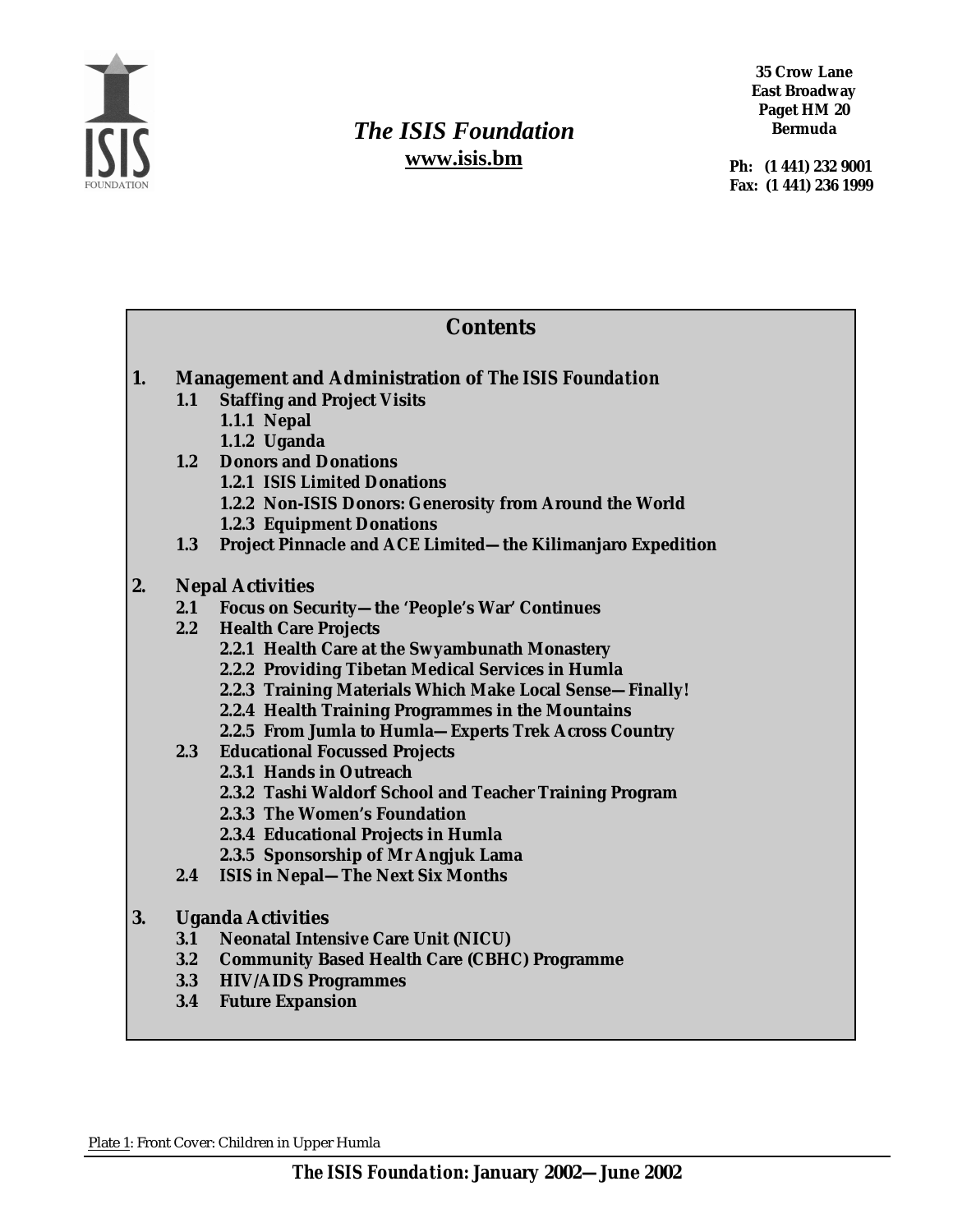

### **1. Management and Administration of** *The ISIS Foundation*

We are proud to present our mid-year six monthly report, after an incredibly busy and productive period for the Foundation in 2002. Despite political and economic difficulties, both on the ground and worldwide, we continue to be delighted by the growth of *The ISIS Foundation* and the support and encouragement we receive.

#### **1.1 Staffing and Project Visits**

#### **1.1.1 Nepal**

Details of our Nepal projects follow in the next section of this report. In relation to staffing and project visits, Dr. Haddix McKay, our Nepal Country Manager, is now working from the USA, owing to our concerns about the level of increasing violence in Kathmandu. As a small Foundation, we cannot provide the security resources to ensure staff safety in such situations, and would rather be safe than sorry! In the last six months, from her US base, Kimber has worked on both our Nepal and Uganda projects.

Leonie Exel, the General Manager, spent time with partner agencies in Nepal in January and February. Audette Exel, the CEO of *ISIS*, will be in Nepal, security dependant, in October this year.

#### **1.1.2 Uganda**

We have had a busy calendar working with Kiwoko Hospital this year. Early in the year, Audette and Leonie Exel visited Kiwoko Hospital – our partner agency in Uganda - to deliver medical equipment to the Neonatal ICU and to begin to develop an expansion of *ISIS* assistance to the hospital. Our thanks to Nick and Kate Wooding, and the wonderful team of staff at the hospital, for the hours spent talking, planning, and developing innovations for our work in Uganda.

In May, as a result of an invitation to tender for grants for HIV/AIDS health literacy work from a large corporate foundation, Leonie Exel and Kimber Haddix McKay worked with the staff on the design of a major programme.

Most recently, Mary Asner, a neonatal specialist from Seattle, spent two weeks at the hospital training staff of the Neonatal ICU in resuscitation, thermoregulation, hypo/ hyperglycaemia, intravenous therapy, and nutrition. Huge thanks to Mary for this work.

We have an ongoing schedule of visits and training programmes to Kiwoko booked for the remainder of the year, and continue to be delighted as our partnership with the hospital grows.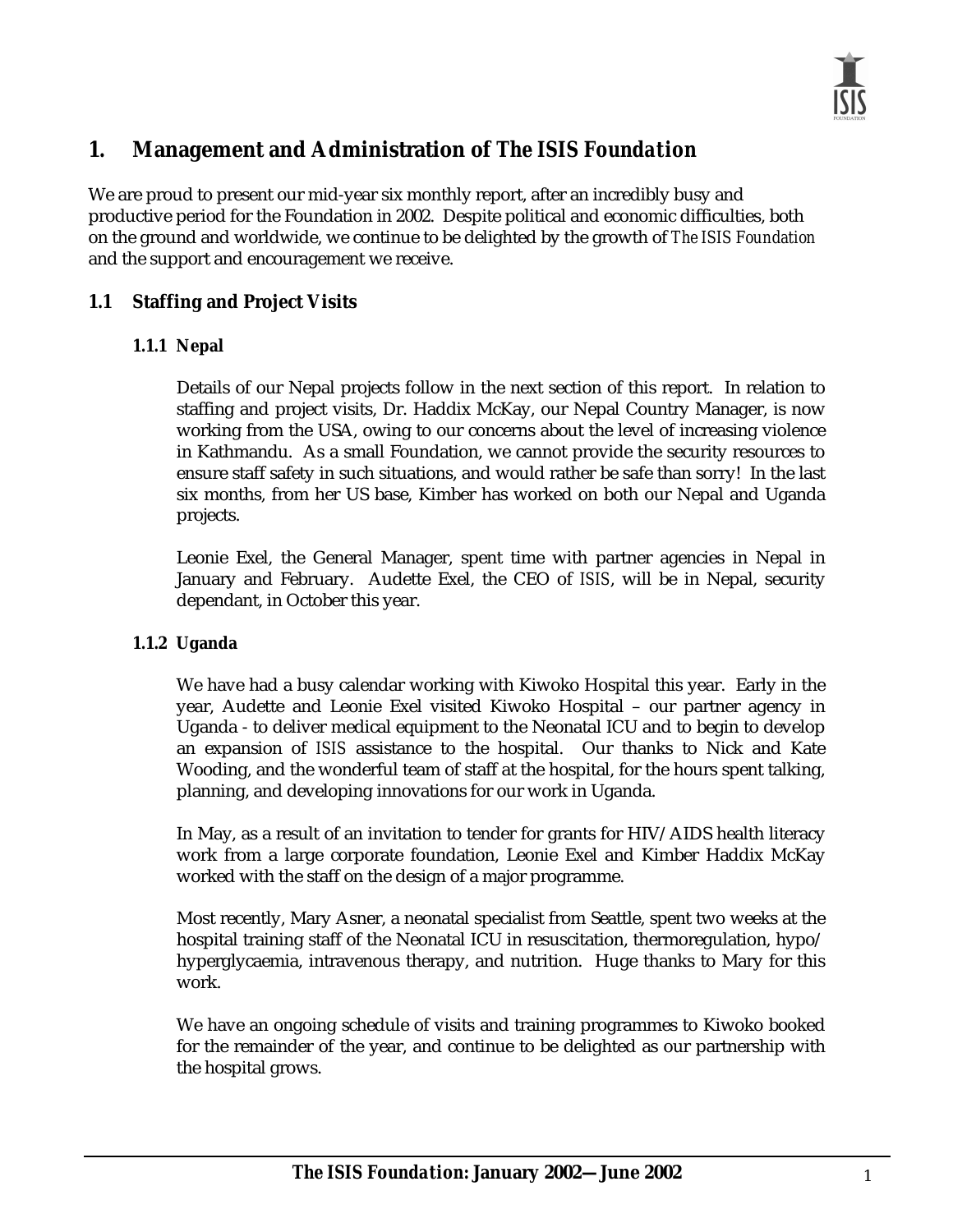#### **1.2 Donors and Donations**

#### **1.2.1** *ISIS Limited* **Donations**

*ISIS Limited* supported the Foundation with funding of over \$160,000 for head office, general, and administrative costs over this period. This brings the total financed support from *ISIS Limited* to *The ISIS Foundation* to approximately US \$1 million since inception.

*ISIS Limited* not only oversees the running of the Foundation, but pays for Head Office items such as the salary and benefits of the General Manager's position, nonproject related travel costs, printing, stationery, rent, utilities, telephone costs, accounting and audit expenses, secretarial staff, registration and legal costs, and production of the six monthly reports to donors and NGOs.

#### **1.2.2 Non-***ISIS* **Donors: Generosity from Around the World**

We are delighted to be able to advise that our donations from non-*ISIS* donors in 2002 are likely to increase substantially from our donations from 2001.

In 2001, we received a total of \$122,839 from donors in the USA, Bermuda, Hong Kong, and Australia.

By 30 June, 2002, we had received around \$ 110,000 from donors in the USA, Bermuda, Hong Kong, Australia, and Japan. The Project Pinnacle donations referred to in Section 1.3, which we expect to receive later in the year, will ensure that 2002 is the best year in our history for donations. We continue to be humbled by the support we receive from all corners of the globe.

#### **1.2.3 Equipment Donations**

Deb Lester, *ISIS's* Uganda Special Projects Manager, continues to receive donations of equipment and medical supplies from five hospitals in the Seattle region. Equipment and medical supplies are desperately needed on our projects, and always gratefully received. Our thanks to staff and friends of:

- Seattle Children's Hospital Infant ICU.
- University of Washington Medical Centre Neonatal ICU.
- Evergreen Hospital Neonatal ICU.
- Providence Everett Hospital Neonatal ICU.
- Swedish Medical Centre Labour and Delivery.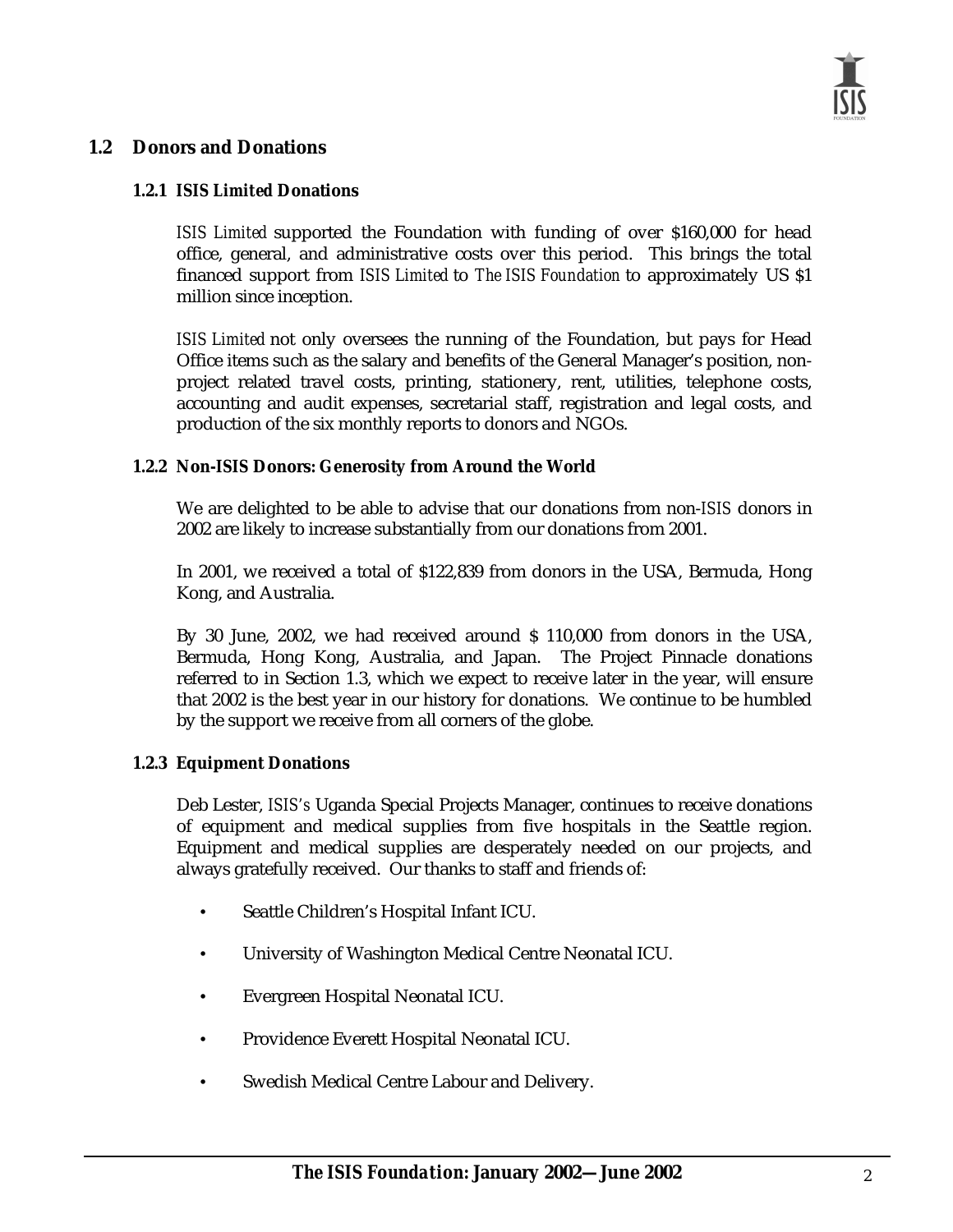#### **1.3 Project Pinnacle and ACE Limited – the Kilimanjaro Expedition**

In the last six months, *The ISIS Foundation* has been the recipient of the generosity of a wonderful group of adventurous fundraisers.

In late June 2002, a group of fifteen ACE Limited employees and their associates trekked up Mount Kilimanjaro, Tanzania, the highest mountain in Africa. Each of them had raised at least US\$10 000 sponsorship for *The ISIS Foundation*—and ACE Limited will be matching the donations they received. In total, donations should reach around US \$300 000.

"This was the most difficult and humbling, but also the most awesome experience of our lives," said Edmina Bradshaw from ACE Limited, who spearheaded the climb.

"We could not have done it without teamwork and collaboration or the encouragement of the guides and porters who accompanied us and who gave us the confidence to carry on to reach our goal.

"The thought of the children in Nepal and Uganda who will benefit from this expedition as well as the hundreds of people who have sponsored us on their behalf, helped spur us on to the summit."<sup>1</sup>

Enormous thanks to the following brave fundraisers:

From ACE worldwide: Roger Gillett, Patrick Mitchell, Deborah Smith, and Keith White from ACE's Bermuda offices; Tim Fisher, ACE INA (Washington); Gregory Kelder, ACE INA (Philadelphia); Joanne Massey, ACE INA (Westchester); and Leo Takagi, ACE Japan.

The team of climbers also included Walt Massey, Taylor Lane from Guy Carpenter in New York, Miyoki Oda and Dr John Tanner, the team physician, accompanied by Petra Tanner and Kenny Tanner.



Plate 2: The Kilimanjaro Team above the clouds

1Article in 'Insurance Day', 24 July, 2002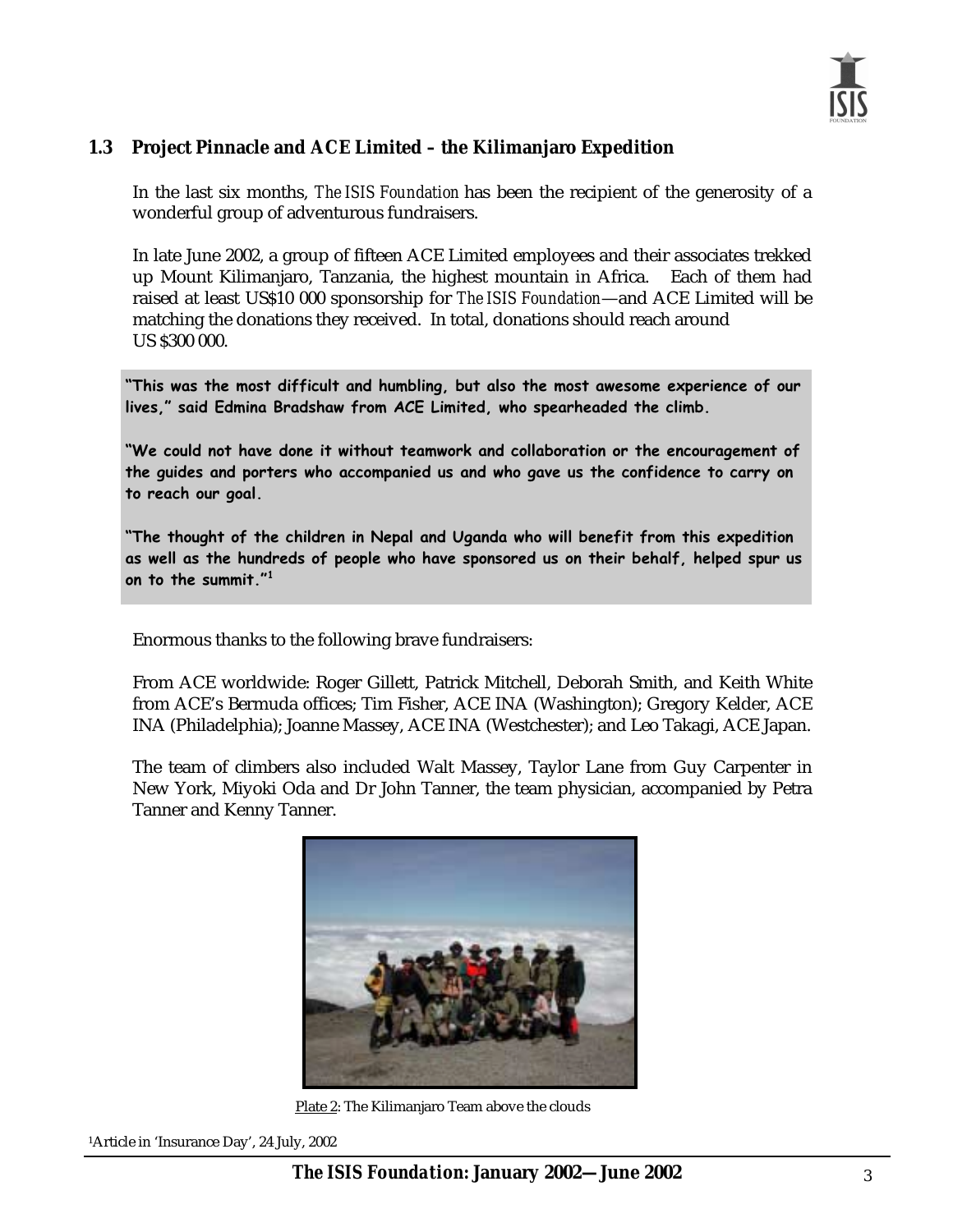## **Nepal Activities**

*The ISIS Foundation* 

**1 January, 2002—30 June, 2002** 



*The ISIS Foundation***: January 2002—June 2002**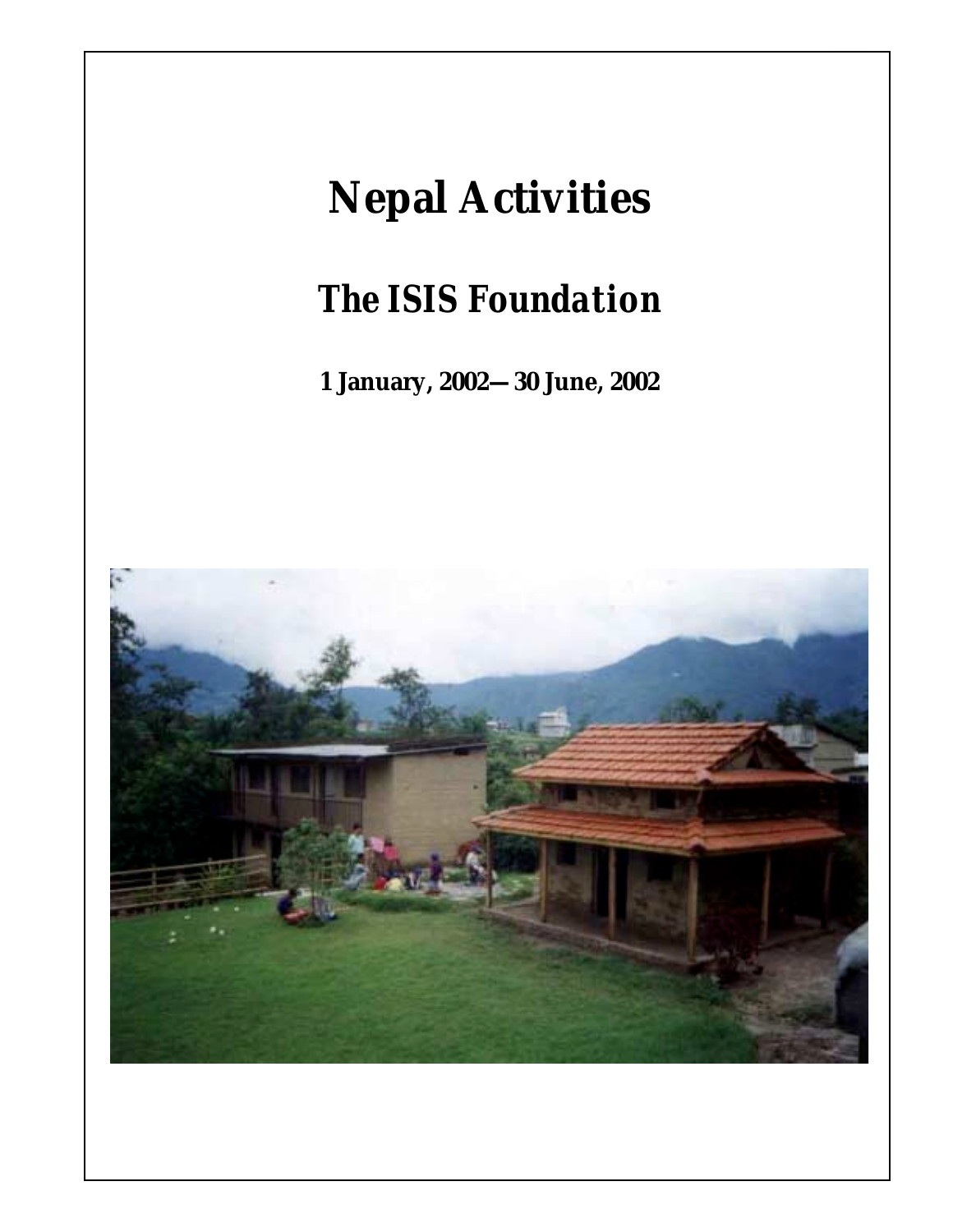### **2. Nepal Activities**

We are proud to report that, despite a worsening political, economic and security situation in Nepal over the last six months, that our partner agencies and Nepal Country Manager have continued to focus on the needs of the people we serve in the country.

Dr Haddix McKay is now working from the USA as a result of safety concerns – a situation she finds frustrating as her heart is in Nepal in general, and Humla in particular. However she is able to continue to work with NGOs via e-mail, and is at the moment finalising research on international best practice in safe motherhood and primary health care programmes, a process she began when in Kathmandu. She is also working on the development of a long-term strategic plan for *The ISIS Foundation* in Nepal, in conjunction with our General Manager.

#### **2.1 Focus on Security – the 'People's War' Continues**

The war between the Maoists and the Government continues to intensify in Nepal. At the time of writing this report:

- the State of Emergency had been extended;
- reported human rights abuses, from both the Maoists and the Government, seemed to be escalating;
- over 2000 people had been killed since November 2001; and
- elections are supposed to be held in November this year, but there is scepticism as to whether this would be able to be conducted in light of the security difficulties.

"Locals like Suman Shakya are caught between the army and the Maoists. Shakya owns a photo shop, and was recently taken in for questioning by the security forces for filming a Maoist meeting at Barabise. He was beaten up in the barracks and forced to sign a surrender confession. The Maoists had forced him to film the public meeting.  $\blacksquare$ He is not a Maoist, nor does he sympathise with them. Now he is afraid of both **the contact of the state in** *sides."***<sup>2</sup>** 

On 21 May 1999 Milan Nepali, a journalist, was seen being put into a police van by eight policemen... The day after his arrest, relatives went to the nearby police station where an inspector told them that there was no record of his detention there.  $\top$ hey also enquired at police headquarters but were given no information. T he next day the relatives returned to police headquarters with a change of clothes and some medicine. **A** DSP (Deputy Superintendent of Police) accepted the clothes and later returned to the family the clothes the journalist had been wearing on the day of his arrest… Despite this, police continued to deny that he was in their custody… Nearly three years later, the journalist… remain(s) "disappeared".<sup>3</sup>

Plate 3: Nepal Cover Page: Tibetan playhouse at Tashi Waldorf School, Kathmandu

<sup>2&#</sup>x27;The East is Red: A Firsthand Account of the Insurgency from Sankhuwasabha District,' Article in Nepali Times, June 2002 3'Nepal—A Spiralling Human Rights Crisis,' Amnesty International Report, April 2002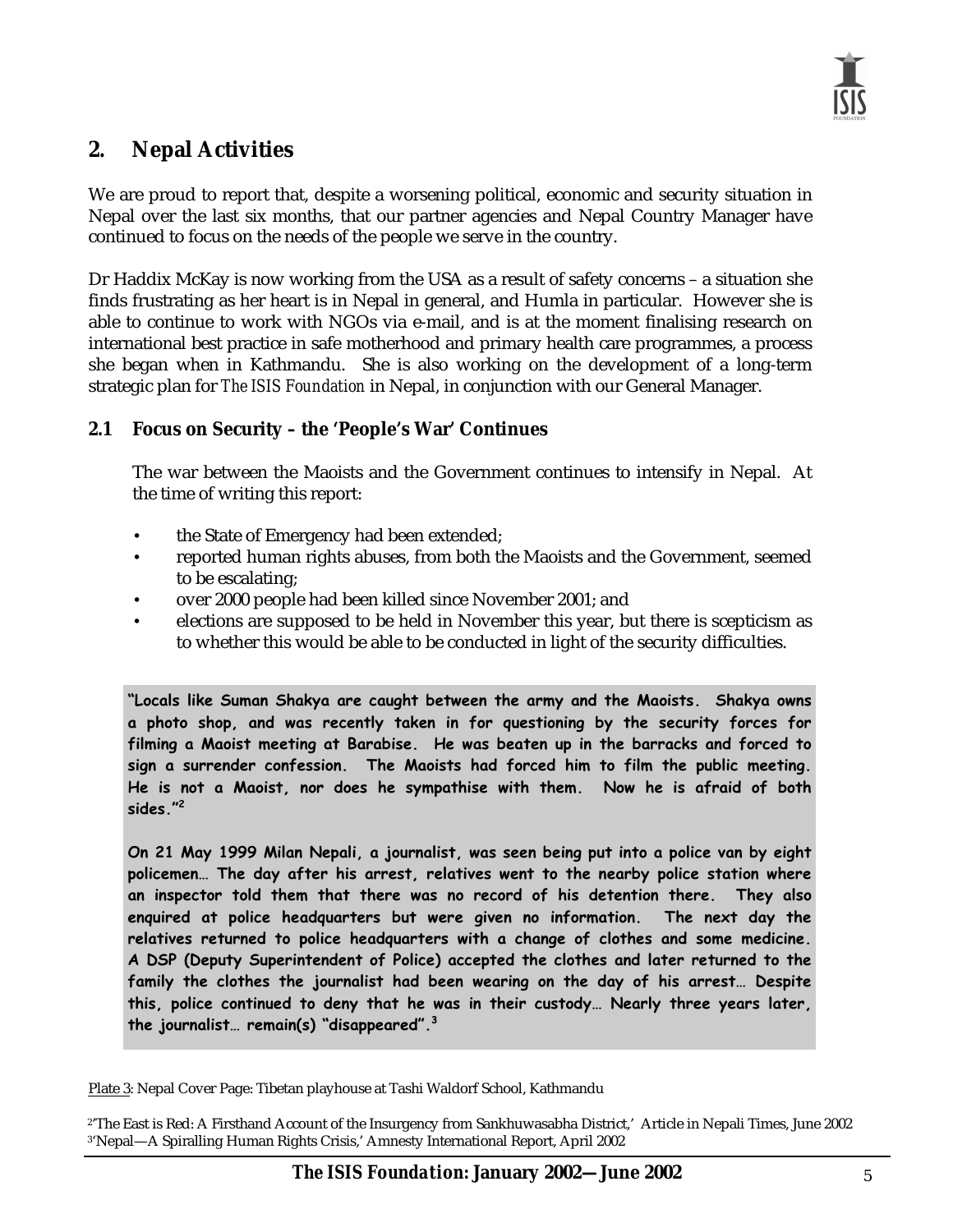#### **2.2 Health Care Projects**

#### **2.2.1 Health Care at the Swyambunath Monastery**

We are continuing our assistance to the Himalayan Medical Foundation, providing medicines and supplies to the Benchen Gompa clinic, Swyambunath Monastery, in Kathmandu.

Over the last six months the two staff at the clinic, Cherring Lama and Kedar Sanjel, have seen over 2,000 patients. These patients are too poor to attend private clinics, and sometimes walk for miles to get to the Monastery for assistance.

#### **2.2.2 Providing Tibetan Medical Services in Humla**

We have recently begun to work with the Doctors at the Amrit Tibetan Medical Centre, based in Nepalgung, a large city on the border of Nepal and India.

Dr Sanga Tenzin was trained in Tibetan Medicine at the Dalai Lama's Institute in Dharamsala. We are now assisting him to travel to and from Humla, where he will be based at the Yalbang Monastery, treating local people and collecting the herbs necessary to make relevant medicines. We have been committed to working with the people of Humla since 1998, and are pleased to add this "string to the bow" in our work with them.

In order to do this, Dr Tenzin flies to Simikot, the 'capital' of Humla, which is around 12 000 feet above sea level. He then treks on foot, and on horseback, to get to outlying villages to assist people in the most remote communities.

We are also assisting the Amrit Centre with the infrastructure required to collect data on patients they see, so that over time we can develop a better understanding of any changes in the conditions and illnesses which are prevalent in Humla.

#### **2.2.3 Training Materials Which Make Local Sense – Finally!**

Dr. Kimber Haddix McKay has been working with United Missions to Nepal, a Kathmandu-based NGO, to design training materials which are appropriate for people in Humla.

She has now completed the design of posters, brochures, and flip charts relating to sanitation, hygiene, and the use of smokeless stoves and latrines. United Missions to Nepal are printing the materials for use by our partner agencies and other NGOs working in the Humla region.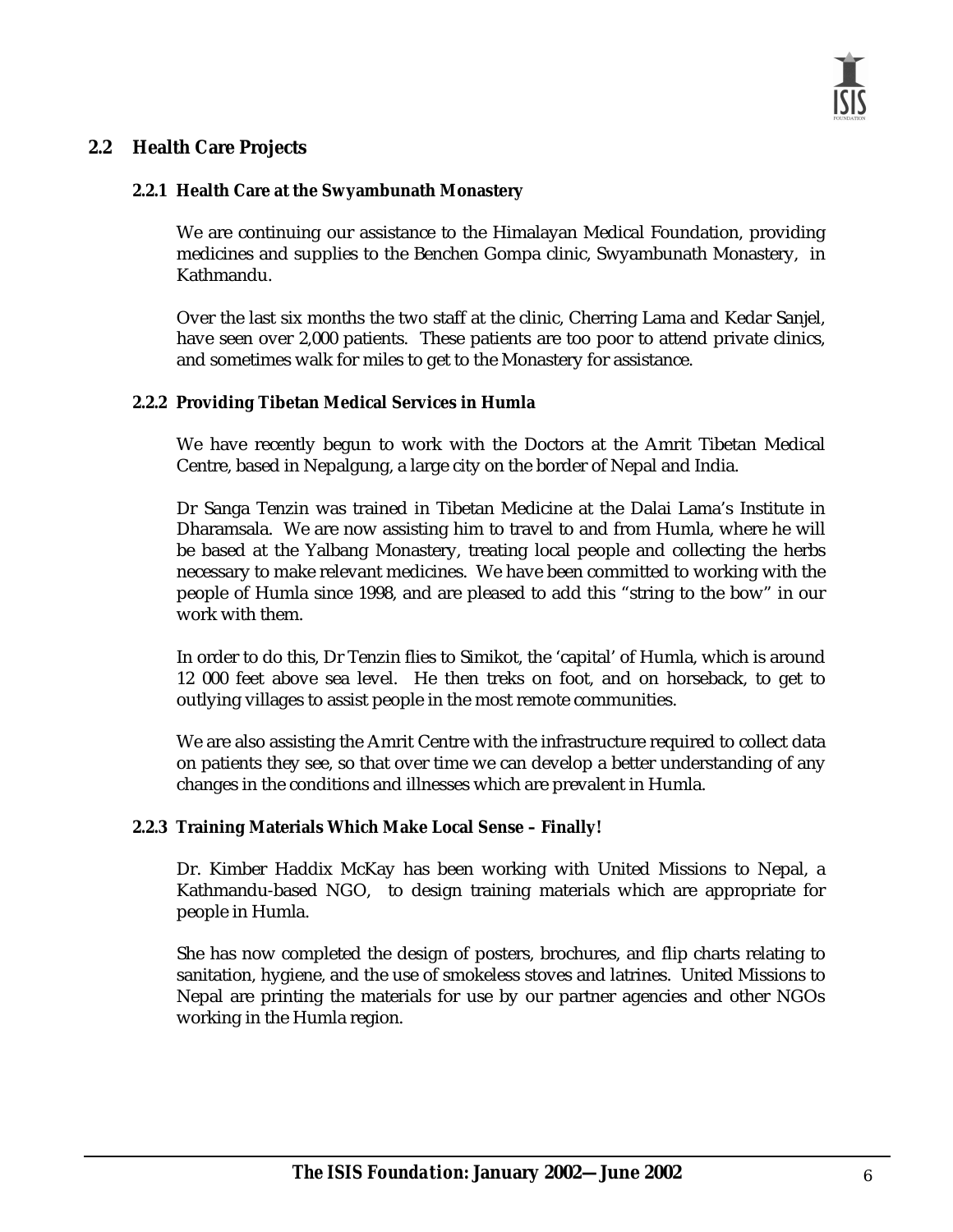## **Nepal: Humla and Kathmandu Projects**



Plate 4: Dr Sanga Tenzin treating a Humli Villager (Amrit Tibetan Medical Centre)



Plate 5: Dr Tenzin—home visits in Humla (Amrit Tibetan Medical Centre)



Plate 6: Dr Haddix McKay working with the doctors at Amrit Tibetan Medical Centre



Plate 7: Cherring Lama with monks from Swyambunath Monastery (Himalayan Medical Foundation)



Plate 8: The Benchen Gompa Clinic (Himalayan Medical Foundation)



Plate 9: Sharon A. Beesley and Tsering Yankey (far left) with the Gurung family, Hands in Outreach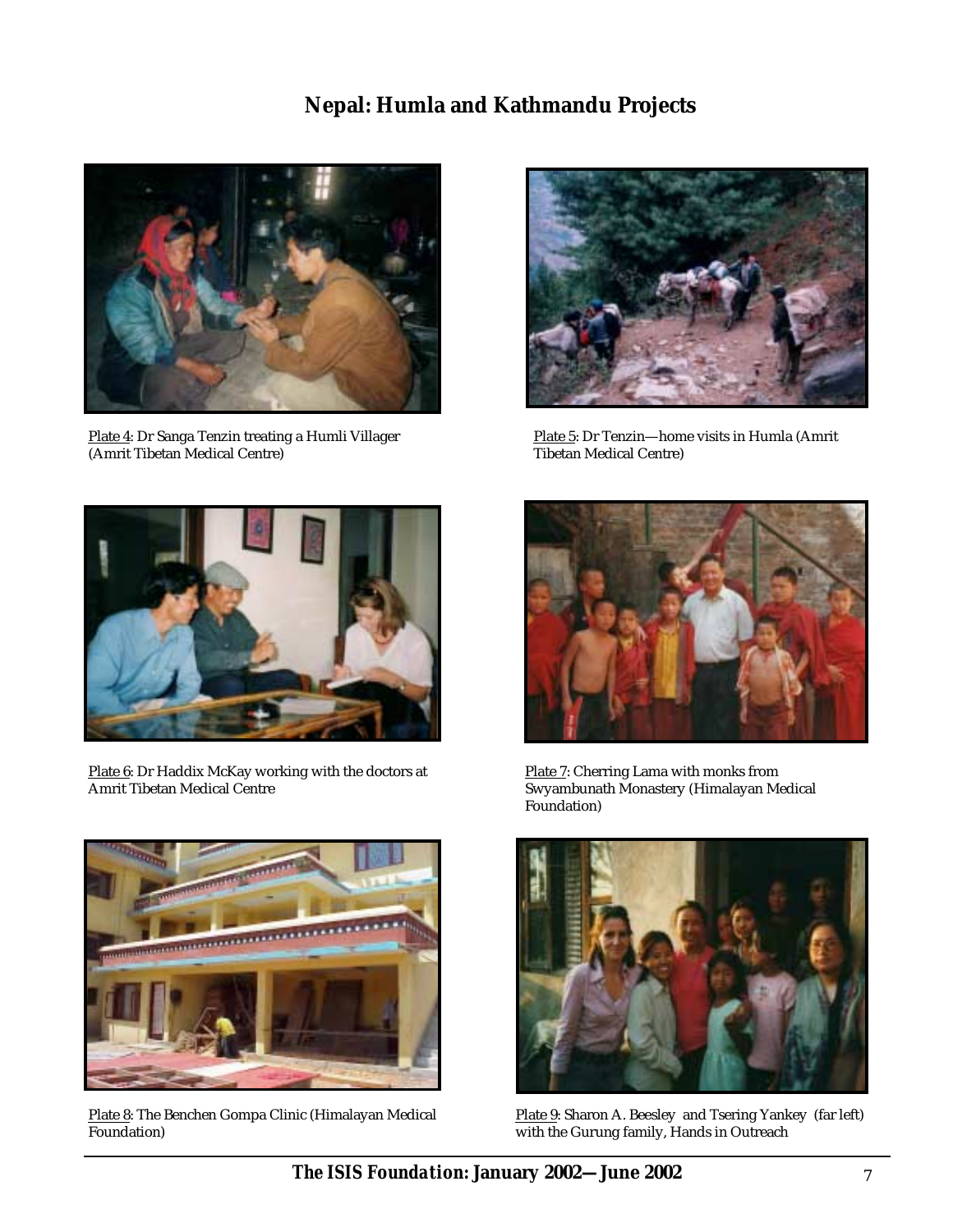

#### **2.2.4 Health Training Programmes in the Mountains**

Despite heavy late snows in Humla this year, and at times a frightening security situation, our partner agency (USCCN) has still been able to run three major training programmes:

- a Mother's group workshop, attended by 25 locals;
- a Healthy Environment/Sanitation workshop (24 participants); and
- a Health Co-ordination workshop, attended by 38 health workers in the region.

 $\ddot{\text{}}$  Poor in health and sanitation condition and lack of the basic needs like food, **development intrastructure, education, agriculture services etc particularly in the n**orthern side of Humla remain worse. Contagious diseases, unhygienic & unsafe delivery, profound conservative belief on witches, respiratory problems, lack of latrines, malnutrition, lack of safe drinking water, poor health services etc are the common problems in health of the area. Its main reasons are illiteracy, the lack of awareness, accessibility of the resources and development services, etc. All these remain as a challenge in development. USCCN is happy to deal in these issues in partnership with *ISIS* in Humla."<sup>4</sup>

USCCN has purchased medicines for our follow-up de-worming camps, and are now awaiting a 'calm in the storm' in the insurgency to be able to treat thousands of children.

The materials for the building of the Syanda Health post have been transported to Humla, and work has begun. We hope that this will be completed before the snows at the end of the year. The Health Post will now include solar power for lighting, and smokeless stoves for heating.

#### **2.2.5 From Jumla to Humla – Experts Trek Across Country**

In the last six months we have expanded our work in Humla, with the assistance of a consultant from the Kathmandu University Engineering Department – Alex Zahnd – who has designed a new model of smokeless stove for installation in Humla homes.

Alex lived in Jumla, a district close to Humla, for several years, working with local people on appropriate pit latrine design, and solar power which was both costeffective and could withstand the extreme temperatures in the high Himalayas. He also spent much time working on the design of stoves which could heat homes and provide cooking facilities, but not use too much wood (which women have to spend hours collecting), be safe around children, and produce as little smoke as possible. The 'new look' stove has three hotplates, a 9-litre water container for constant boiled water, and a slot for charring 'roti' without needing to open the stove door. It uses 40% less wood than the usual stoves, and has an external outlet to reduce smoke in people's homes.

4USCCN—*ISIS*: Humla Health Project Report, May 2002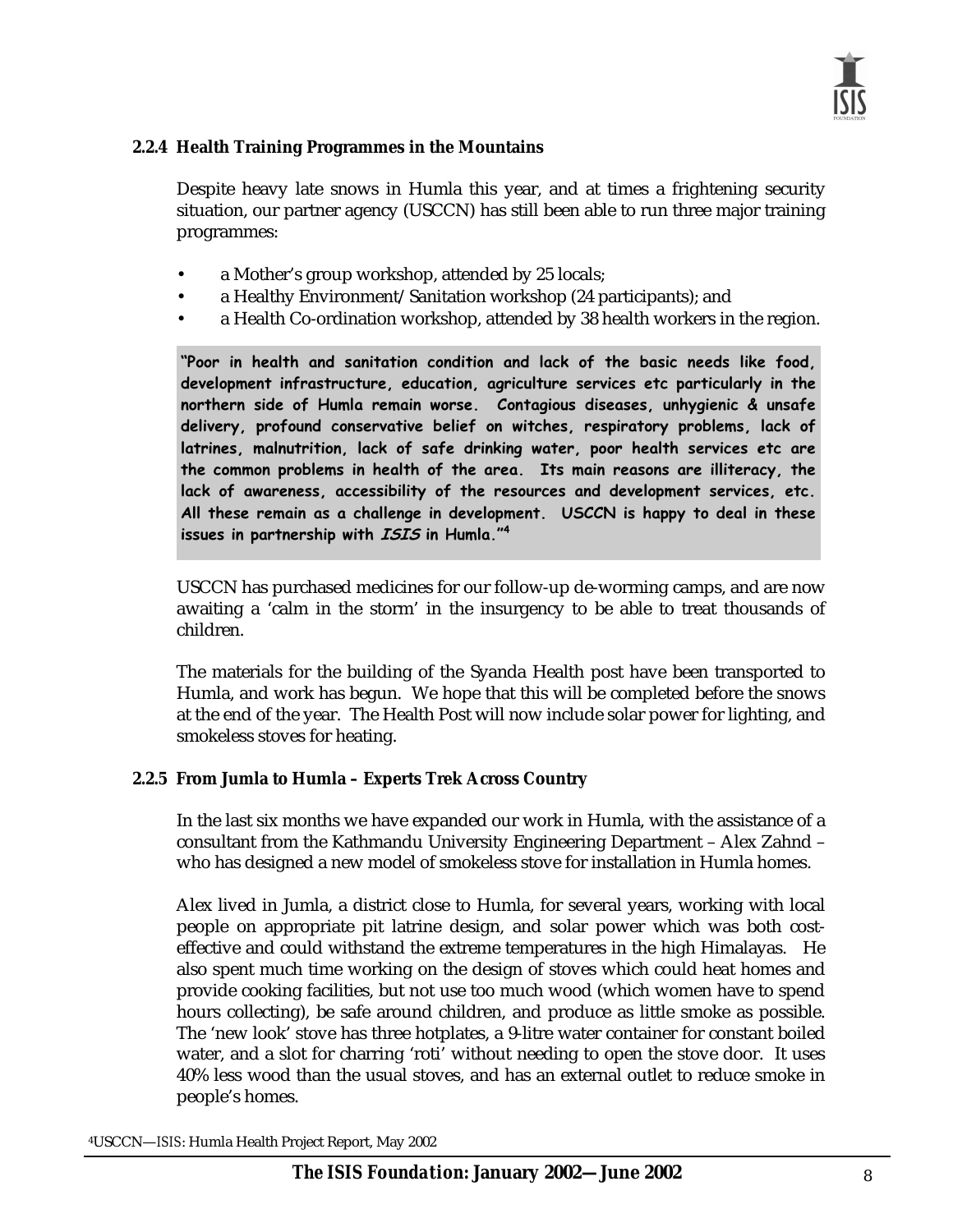

While in Jumla, he trained a team of local people to install and repair stoves, latrines and solar lighting/panels. This team of four Jumli workers is now helping us in Humla, via USCCN, and are training Humli villagers so that over time they will be able to sustain the new initiatives in their own region.

#### **2.3 Educational Projects**

As well as heath care work, we continue to expand our support and educational projects throughout Nepal with partner NGOs.

As mentioned in our previous six-month report, the Education system in Nepal leaves much to be desired, with marked disparity between government and private schools. In 2002, only 17% of students from government schools passed their School Leaving Certificate.5

In addition, teachers in private schools Nepal are now under threat from Maoists— 41 students and 81 teachers have lost their lives since the 'People's War' began.

#### **2.3.1 Hands In Outreach (HIO)**

Hands in Outreach have, for many years, done wonderful work with disadvantaged children, facilitating their education and daily needs. We fund some of their local staff costs, along with direct assistance to their children.

Whilst Hands in Outreach is an educational service, which provides schooling for over 100 children who would otherwise not be educated, they also provide medical care for the children they work with. Part of *ISIS*'s assistance to HIO involves dental care for all these children.

 $\mathbf{r}$  Thus far the dental programme has been a resounding success with our  $105$ sponsored children…. Most need fillings and basic care, and are being taught the routine functions and importance of oral dental care. In a country where there is approximately one doctor for every 30 000 people, it's no wonder that dental care is virtually unheard of.  $\overline{\phantom{a}}$ 

Some of the children's mouths are truly a mess with teeth growing every which way…. As the girls approach their teenage years they smile and talk far less in public. When we take yearly photos for sponsors, we've noticed their lips pursed **i** tightly, to hide their irregular teeth. This year, we're concentrating efforts on a few children who need dramatic treatment, hoping they'll once again feel comfortable smiling and talking. Orthadonture work has been recommended and thus far we've side-stepped the issue due to cost. With *ISIS* assistance, we should be able to outfit these few children with the braces they need to improve their digestion, appearance, self-esteem and overall health." $^6$ 

<sup>5&#</sup>x27;A Mass Inferiority Complex,' Article in Nepali Times, 25 June, 2002 6Email from Ricky Bernstein, Director HIO, 11 July, 2002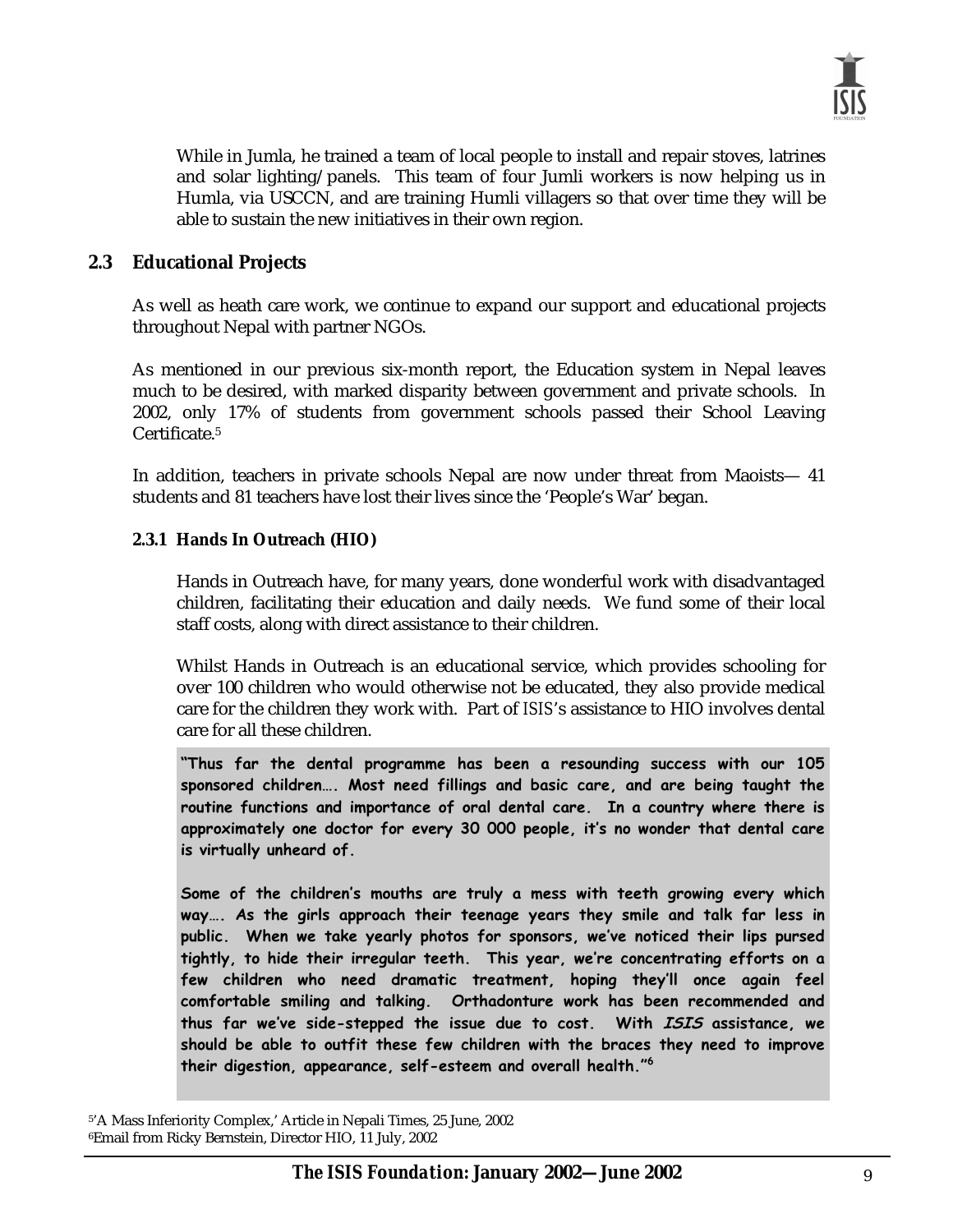#### **2.3.2 Tashi Waldorf School and Teacher Training Program**

Tashi Waldorf is a small piece of magic in Kathmandu.

It is hard to describe this school, and how it differs from so many in Nepal. It is full of light, laughter, love, and colour. Tashi Waldorf is now expanding to cater for children over the age of seven, and we are supporting them in their efforts to build and expand their work.

Based on Rudloph Steiner teaching methodology, the kindergarten currently teaches thirty-five children from ages 3 to 7. Most of these children come from extremely disadvantaged backgrounds, although a point is made of mixing children from different backgrounds and classes to try to breakdown the prejudices inherent in the Nepali caste system.

The staff have integrated the Steiner methodology with Hindu and Buddhist cultural practices to provide a comprehensive early education for these children. They also provide a nutritious meal during the day, and provide medical care for all. Children use natural materials for play, not commercially available toys, and encouragement of creativity, thought, and imagination is paramount.

The teacher training college provides training from international experts, and in 2001 the seminars were attended by 112 participants. Steiner educators from the Netherlands, India, New Zealand, France, Austria and the USA provided training in childhood development, games for young children, story telling, Nepali folk tales in the classroom, dance, and craft work.

The teacher training is remarkable in that it 'pushes the envelope' in a country where many teachers are not well educated; standards for teachers have recently been raised, but they fall far below what would be the norm in the West. Most teaching is by rote learning, and participative or creative teaching methodologies are rare. Nepal is also new to Steiner educators and one of the beauties of this NGO is that it encourages people to consider new ideas and new ways of teaching children.

In the first six months of 2002, Tashi Waldorf completed the building that *ISIS* funded them to renovate. With the assistance of another donor, they are now running an additional Grade One class.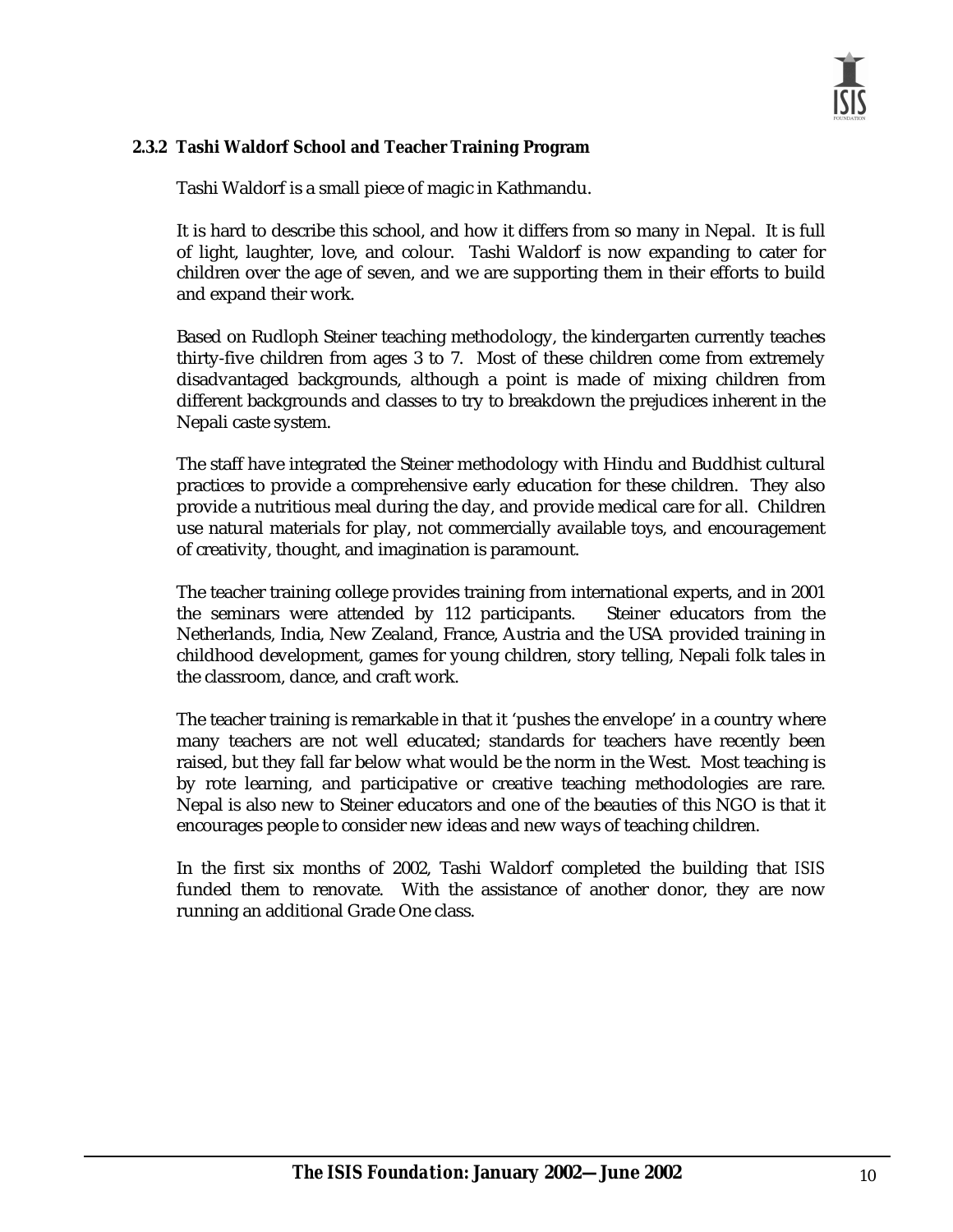### **The Tashi Waldorf School**





Plate 10: Before renovation Plate 11: During renovation



Plate 12: Leonie Exel, Tashi Dhondup and Heather Maclaren, mid-renovation



Plate 13: Children hard at work



Plate 14: After renovation



Plate 15: The finished school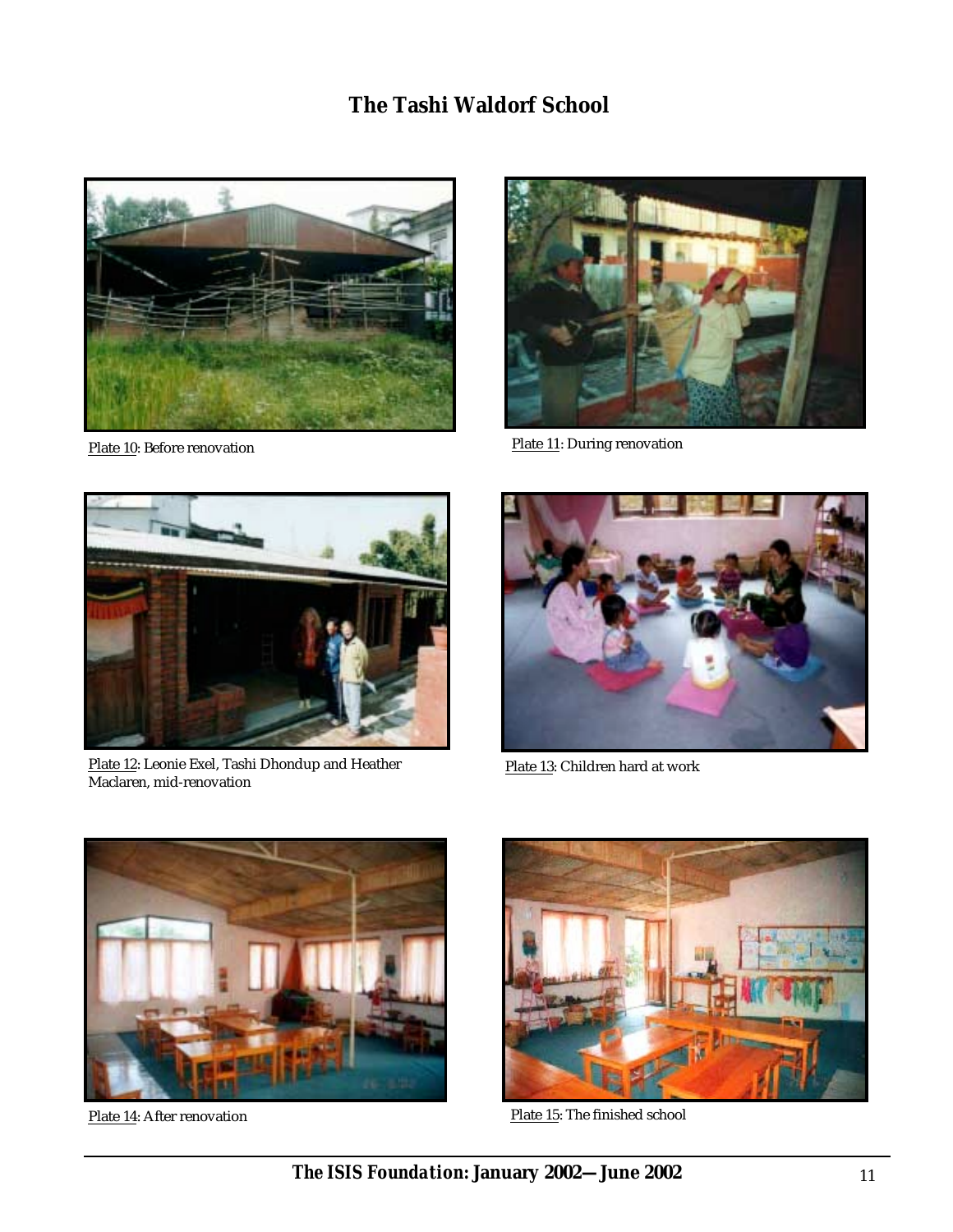#### **2.3.3 The Women's Foundation**

We have just begun to work with The Women's Foundation in Kathmandu. This NGO is another gem in Nepal, with dedicated staff who often work voluntarily for the Foundation on a full-time basis, and then work part-time in the evenings to support themselves.

The Women's Foundation has been running for around fourteen years, mostly with the assistance of hundreds of volunteers across the country. They run on democratic principles, with many of the volunteers participating actively in the management decisions of the organisation. Their programmes include a women and children's shelter, legal assistance, literacy programmes, skills training, running an organic farm, and human rights assistance and advocacy.

 $\tilde{a}$  mother had her marriage arranged by her parents when she was 13. Their family was always struggling to survive due to her husband's alcohol addiction. his addiction also led to gambling and slowly Alina's family became  **m**ore poverty stricken every day. One day her father gambled his small plot of land and their rented house, leaving them homeless. Her mother tried to better their situation by working very hard, to no avail. After two years her father **married another woman and left his family.**  $\blacksquare$ 

Alina's mother was compelled to send Alina to work as a dishwasher when she was 6 years old. In this way Alina could feed herself but never attended school. During this time, Renu Sharma, Secretary General of the Women's Foundation, **went to Alina's village and saw the family's miserable situation. With the consent** of her mother, a WF volunteer arranged for Alina to be sponsored by supporters of the WF. WF provided her with food and lodging, taught her reading and writing and after three months she was able to attend Class 3. She is now studying in her second year at University (studying Pharmacy) and received the highest marks in her year. She has already organised a women's health camp with one of WF's rural groups and intends to devote her life to helping the women of **\$ @**

*The ISIS Foundation* is supporting the salaries of three school teachers at the Jorpati Community School, which was built by the local community in conjunction with The Women's Foundation. One of these teachers is also the School Principal – he has worked voluntarily running the school for the past three years.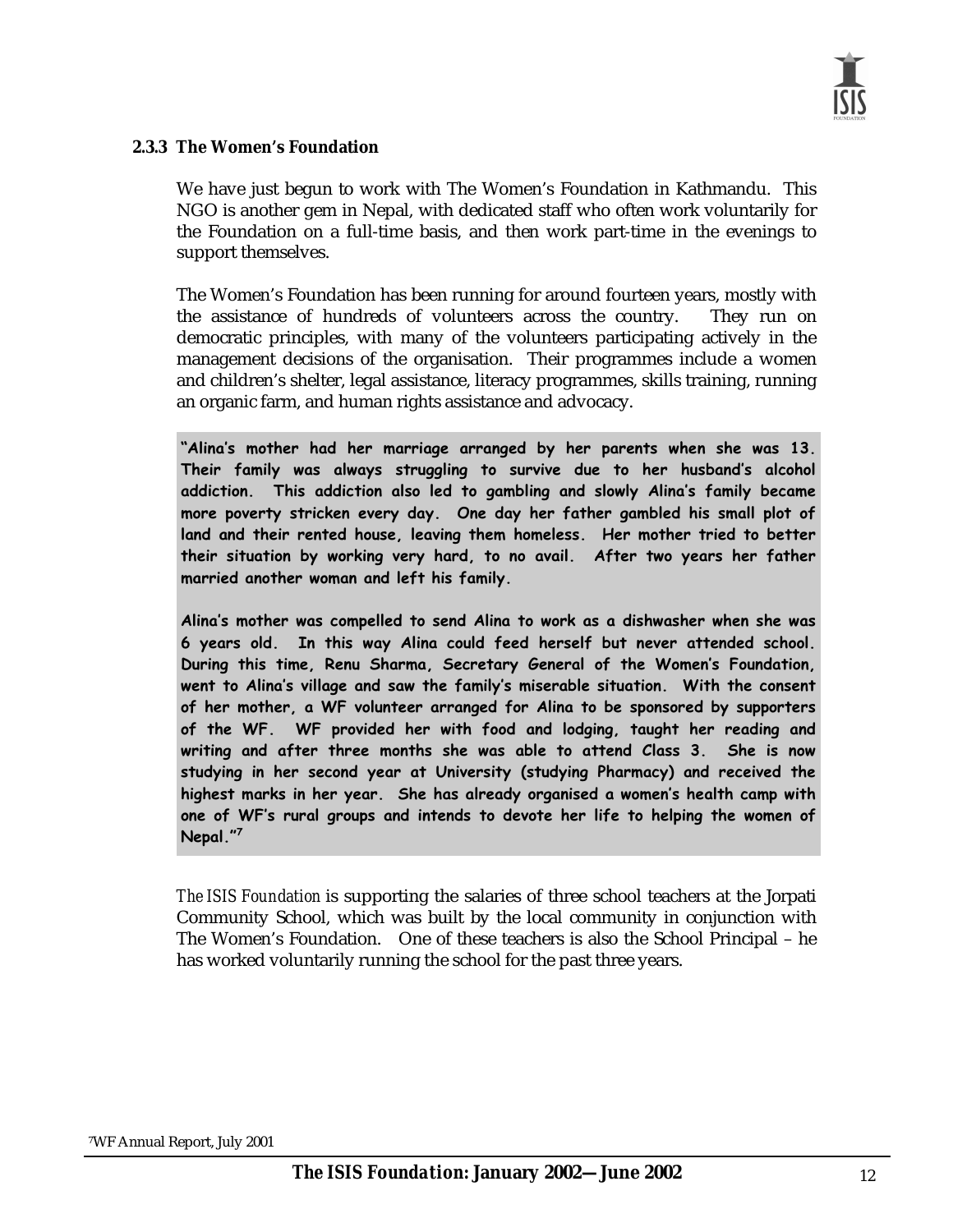

#### **2.3.4 Educational Projects in Humla**

As previously reported, *The ISIS Foundation*, via USCCN, supported the building of a school in Yalbang in 1999 and 2000. This school, which is several days walk from the nearest airstrip in Simikot, now provides primary education for 85 children in the mountains. In the first six months of this year, we expanded our assistance to include resources for the children – musical instruments, sports equipment (volleyball is a favourite), and stationery.

The Chauganphaya Hostel, for secondary students in Upper Humla, has been largely completed. The hostel provides accommodation for 40 – 80 students who simply cannot attend the local school as they live several days walk from the school. Students now have bedrooms, kitchenettes (with the 'new look' smokeless stoves), and latrines. There is also staff accommodation, piped water, and there will soon be solar lighting throughout the buildings. We hope to report that the hostel will be fully complete and operational by the time of our next report.

#### **2.3.5 Sponsorship of Mr Angjuk Lama**

We continue to sponsor Angjuk to complete his Bachelor of Arts (Sociology & English) in Kathmandu.

Angjuk has worked for *The ISIS Foundation* on a number of occasions since 1999. Initially he was employed as a translator and research assistant when *ISIS* undertook a baseline study of health needs in Humla. In 2001 he worked as a research assistant for Dr Kimber Haddix McKay in Kathmandu.

**A** recent e-mail from Angjuk tells of the harsh conditions under which he studies in Nepal:

"We have been having heavy rainfall for the last four days which has killed more than 200 people in different areas including Kathmandu, and damaged a large amount of property. Roads are blocked and there are floods and landslides everywhere.

I was having my last exam on the very day of the heavy rainfall. My exam centre **w**as on the bank of a river and the building was under construction - there's no windows, no proper doors, no paint and nothing. River water overflowed into the compound of the building and within a few minutes the level of the water rose up and flowed into our exam hall. We had to move to another room in haste. The swelling river crushed a wall nearby, people around were screaming, ground floor rooms of the building were filled with water. We thought that the building might fall down. Everyone was in a panic. It was so frightening. We got soaked to the **"** 

He speaks Tibetan, English, and Nepali, and was raised in Humla. His experience and skills are invaluable to us, and we are honoured to be able to support his further education in Kathmandu.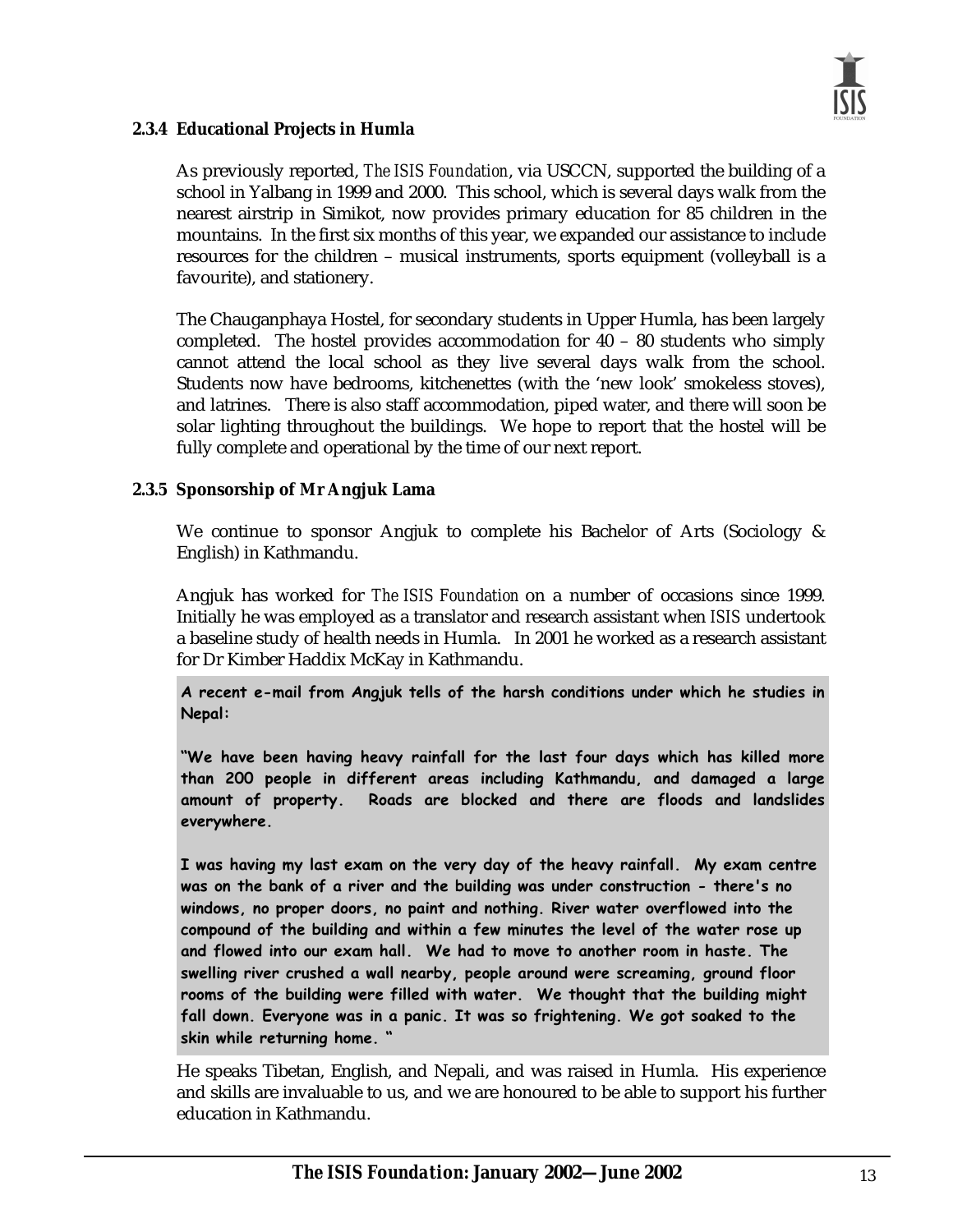#### **2.4** *ISIS* **in Nepal—The Next Six Months**

We are currently considering expansion of our assistance to two partner agencies in Nepal:

- Tashi Waldorf School—for further assistance with building projects for the kindergarten.
- The Himalayan Medical Foundation—for training for their staff at the Benchen Gompa clinic, and the possible establishment of a laboratory which will provide further services to the 5000 local people treated at the clinic each year.

In addition, we are beginning to explore whether we can assist in prevention of the spread of HIV/AIDS in Nepal. We are particularly concerned about a number of factors which indicate that it could potentially become a major problem in the not-too-distant future. Our experience from Uganda leads us to be conscious of the devastation that this disease can cause when it takes hold in a region or country.

"Estimates from 1999 show that the number of HIV infected female sex workers in Kathmandu is around 17 %. However, as many as 70% of female sex workers returning from India are HIV positive.

"Close to 50% of injecting drug users in Kathmandu are HIV positive.

"In the absence of effective interventions, even a 'low to moderate growth scenario' would make AIDS the leading cause of death in the 15-49 year old population over the coming years. For Nepal this would mean that from 100 000 – 200 000 young adults will become infected and that 10,000 – 15,000 annual AIDS cases and deaths may be expected."<sup>8</sup>

Going forward, we will continue to do everything we can, despite the troubled security situation, to assist and support the people of this beautiful country.

8HIV/AIDS in Nepal: Multi-agency Report, 2002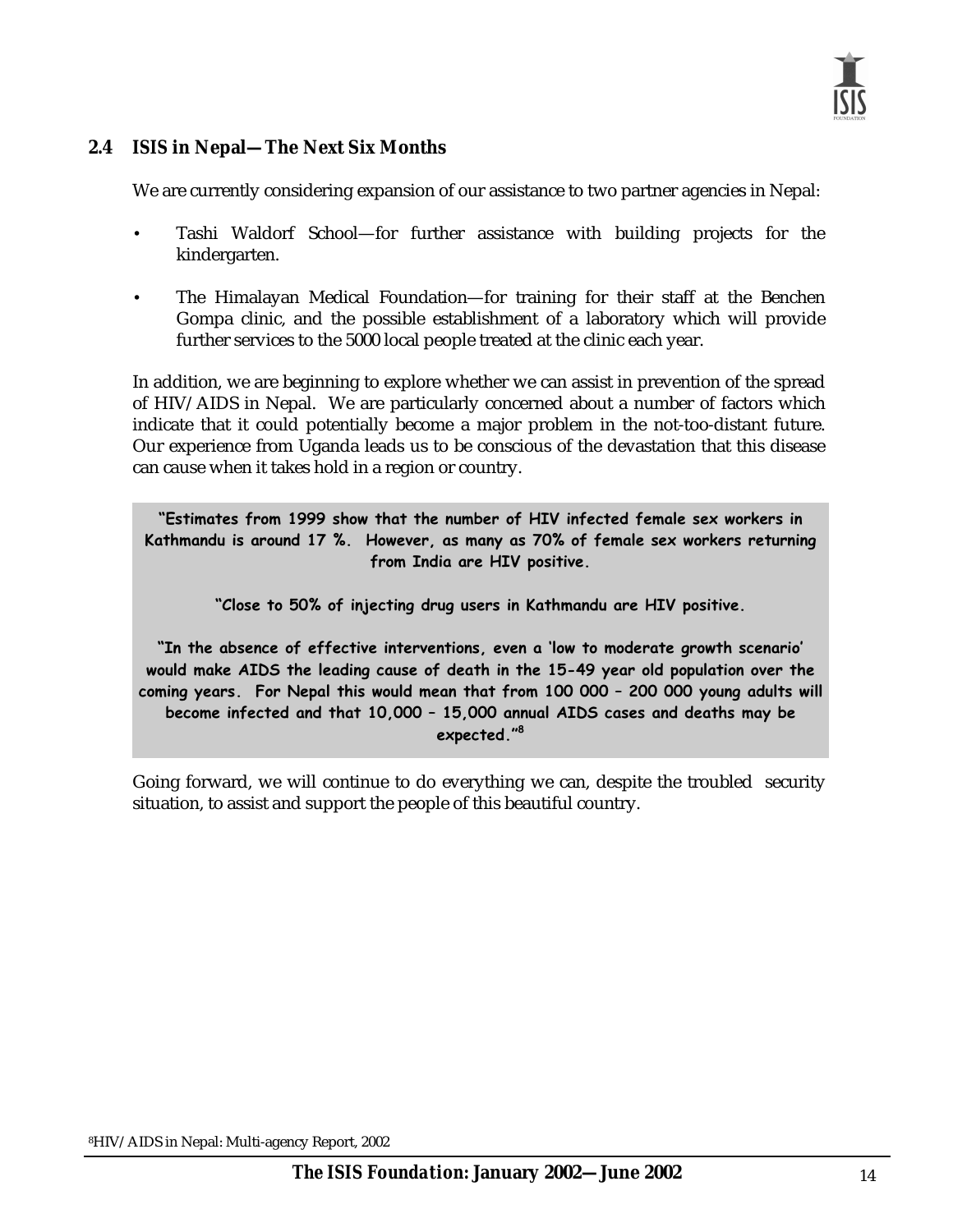## **Uganda Activities**

## *The ISIS Foundation*

**1 January, 2002—30 June, 2002** 



*The ISIS Foundation***: January 2002—June 2002**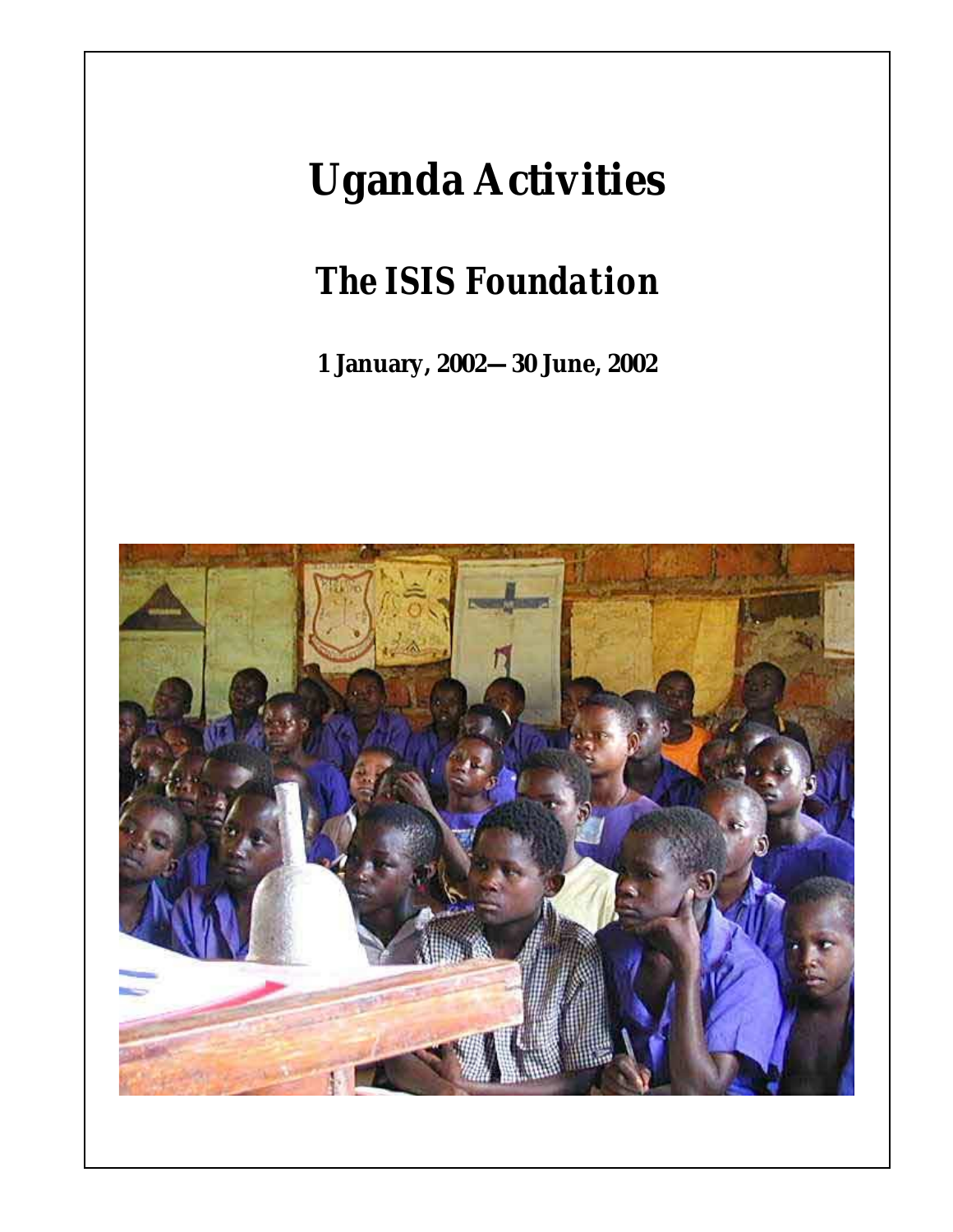#### **3. Uganda Activities**

As mentioned in section 1.0 above, we have had *ISIS* staff on the ground at Kiwoko Hospital in Uganda on several occasions in 2002. We are expanding our assistance to the hospital, and have been working with them to determine the areas of greatest need.

#### **3.1 Neonatal Intensive Care Unit (NICU)**

The Neonatal ICU is the focus of our Uganda Special Projects Manager, Deb Lester, a neonate specialist working in Seattle. Her work over the first six months of 2002 included:

- co-ordination of donations of equipment, medicine and supplies from five hospitals in Seattle;
- working with Mary Asner, a volunteer trainer, on training materials for the most recent programme at the Neonatal ICU (see below). Deb is now investigating a South African training programme which could provide internationally accredited training for staff of the Unit; and
- publicising the work done at the NICU in various US publications, to attract further equipment donations and interest in volunteer training.

Since it opened in April last year, the Unit has seen over 250 babies, often those with complicated conditions and illnesses. Table One, overleaf, sets out in detail information on diagnoses of patients admitted to the unit.

We delivered equipment and supplies to Kiwoko in February, May and June this year. This included:

- medications for the NICU, including antibiotics;
- nappies, blankets and clothing for premature babies; and
- two baby IV's (Med Infusion pumps) the first ever at the hospital.

In late June, Mary Asner, a neonatal specialist, worked as a volunteer for *ISIS* at the NICU, running training for the staff working directly in the unit along with training for other nurses and doctors working in the hospital. She also spent much time caring for infants in the NICU, and reinforcing her training as a result.

Mary ran two major programmes for the staff:

1. Further training in NRP (Neonatal Resuscitation Program). Around fifty staff have now completed this course, and they continue to find it extremely useful.

Plate 16: Children in school attending a Kiwoko Hospital Dental Lecture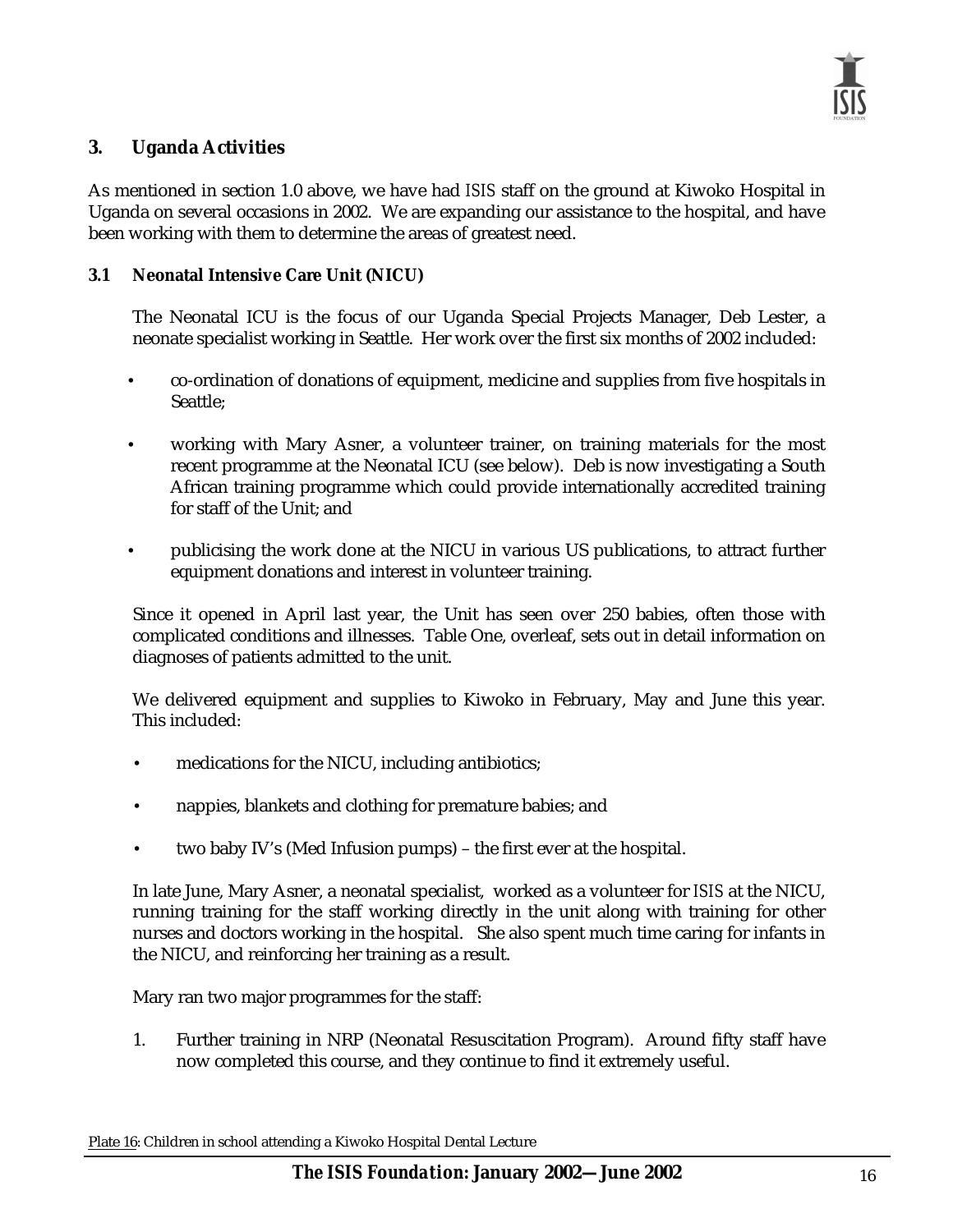- 2. A major training program at the NICU, with four components:
	- **Thermoregulation**

Learning thermoregulation is a key element which ties in with many aspects of caring for critically ill infants. Managing their temperatures in a neutral thermo environment (NTE) is the key so that minimum expenditure is made from a little baby that is already compromised. This includes the need for use of diapers and dry linens – many of which have been donated and shipped on behalf of the Seattle area hospitals and *ISIS*. Utilising the incubators to maintain the babies' NTE was another component of this part of the training.

• Hypo/Hyperglycaemia (blood sugar instability)

This is a very common problem in the NICU. Training covered causes, signs and symptoms of each, how to measure the results and treatment.

• Intravenous Therapy (IV) in the Baby

This module taught how to start IV's, securing IV's and monitoring the sites. Different options for delivering fluids to infants were also discussed.

 $\mathbf{r}$  tie together the components of theoretical training, the NICU received the  $\mathbf{r}$ donation of two critical pieces of equipment from ISIS - two Med Infusion pumps. These pumps are used to deliver milk, IV fluids, blood products and medications to ill infants. The pumps are newer models which will help to ensure long term use in the NICU. This supports our philosophy of providing newer and more durable equipment that will survive over time. The pumps do not require a designated giving set which should eliminate some of the limitations of other IV pumps. They are lightweight and have battery back up. This model is what most NICU's currently use around the world. We hope they will serve them well."<sup>9</sup>

• Feeding Infants in the NICU

There are many different methods to feed critically ill infants during their convalescent period in the NICU. The advancement of amounts of food was discussed, what calorific level of milk to use, signs and symptoms of intolerance to feeding, titration of food and IV fluids rates in infants.

Staff of the Unit worked late at night to be able to do both the training and the testing which followed. Their commitment to the Unit and the babies they help is never ending.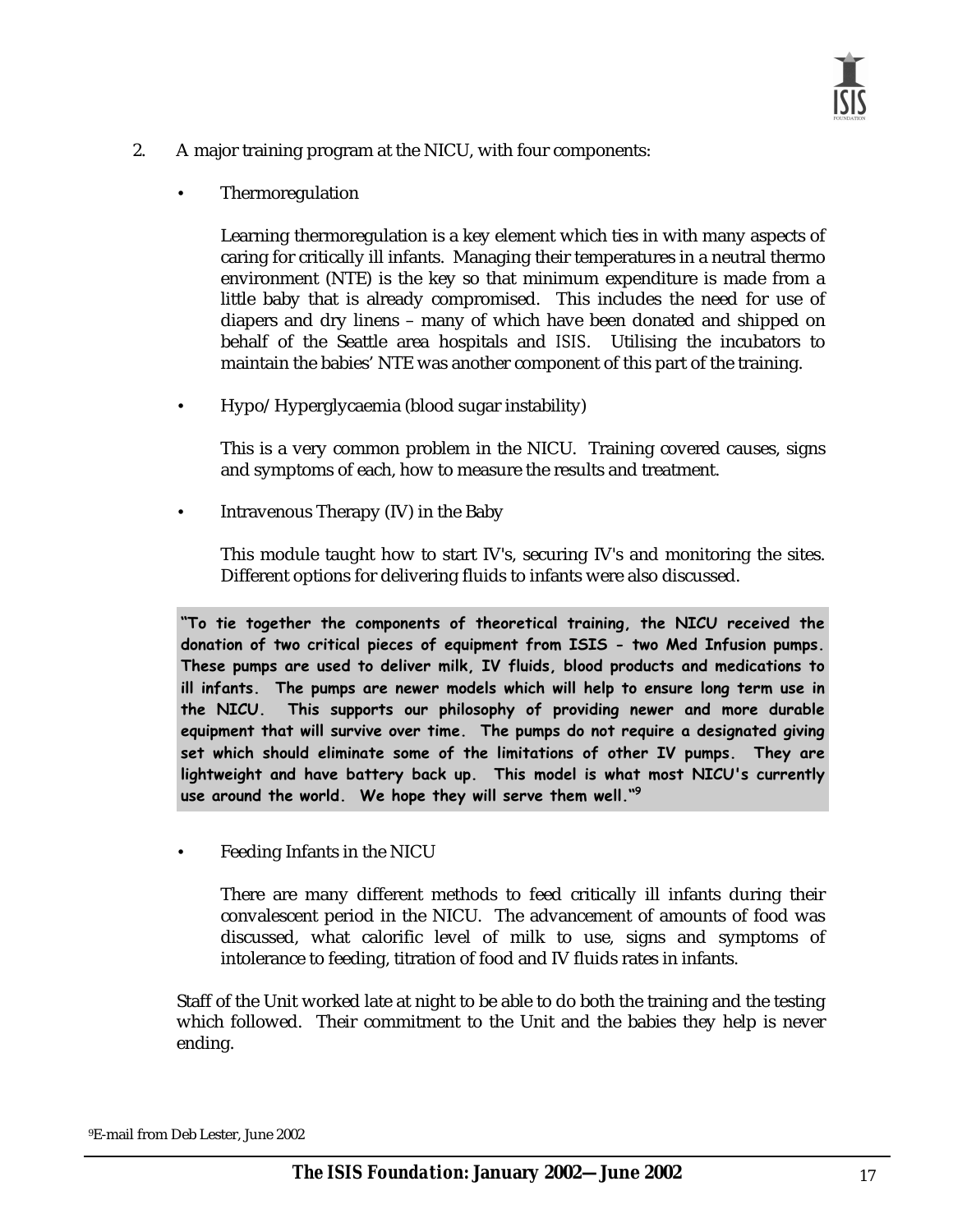

Table One: Diagnoses of NICU patients: 2001 Kiwoko Hospital, in descending order of frequency.

\*Other: 1% in each of the following diagnoses: premature and septicaemia; premature and mother died due to PET; premature and mother HIV positive; premature and hypoxicischemic enchephalopathy, born at roadside; premature and fever; premature and placenta praevia; premature and congenital defect; neonatal tetanus and malaria; malaria and sepsis; congenital malaria; meconium aspiration and recurrent apnoenic attacks; meconium aspiration and malaria; jaundice and sepsis; jaundice and oral candidiasis; severe pneumonia and malaria; aspiration pneumonitis; bronchopneumonia; respiratory distress syndrome (twin) and arm and cord prolapse; eye infection and hypoglycaemia; hypothermia; birth injury and sepsis; opthalmia neonatorum; abdominal distention; chest aspiration; constipation; fever; underweight - discharged on request- mother died- 1.52kg; hypoxia; low agpar score; scalp necrosis (ventouse); IUGR; gastroenteritis; malnutrition; face presentation; foetal distress; excess crying - diagnosis?; hydrocephaly; cephal-haematoma; and cellulitis.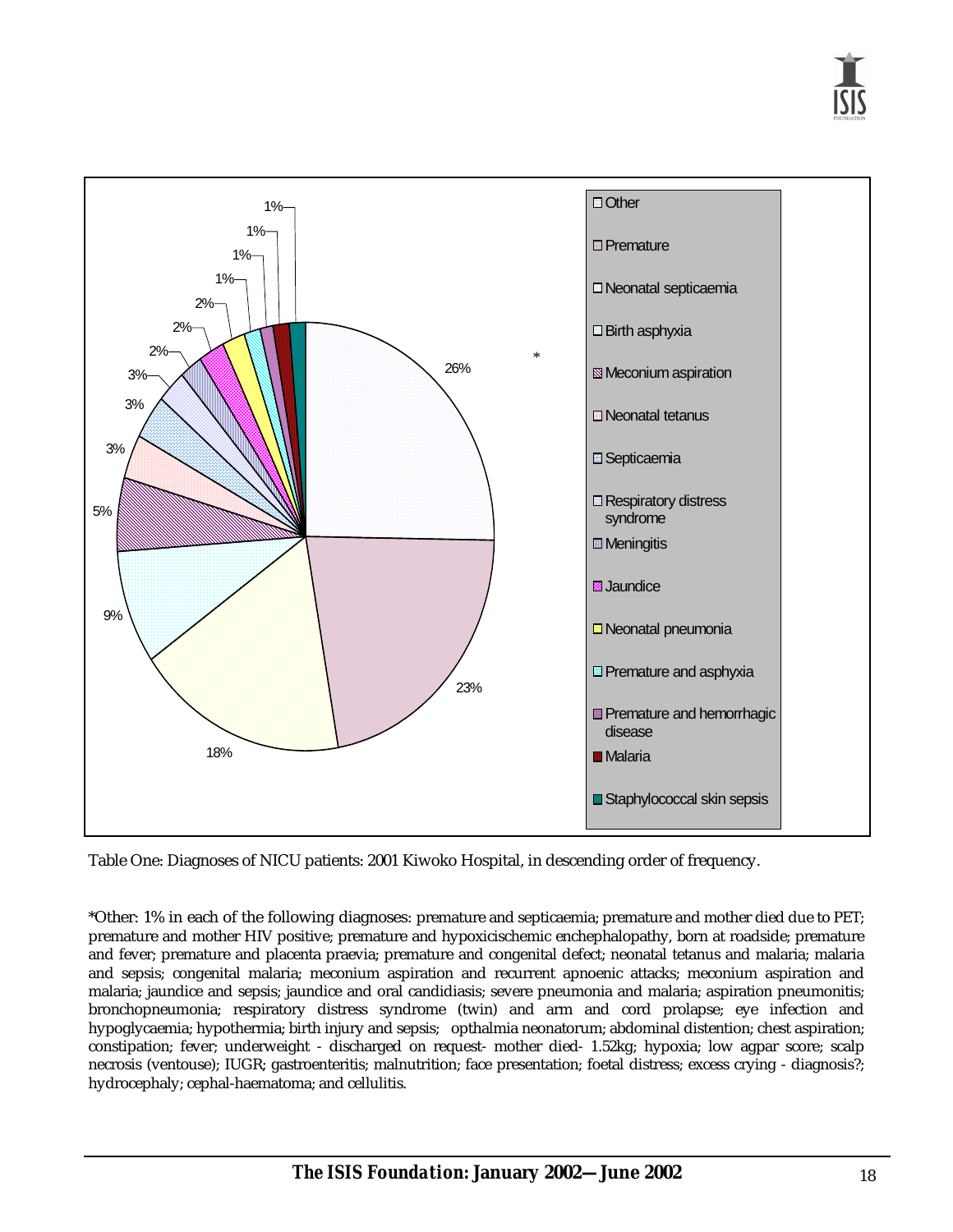

#### **3.2 Community Based Health Care (CBHC) Programme**

The CBHC Programme at Kiwoko Hospital is comprehensive. They work in a district of over half a million people, many of whom live in very remote areas only accessible by motorbike or bicycle.

To provide an idea of the scope of their work - in 2001, their programmes included:

- counselling, condom distribution and referral at 10 outreach sexually transmitted infection centres in the region;
- school education programmes for over 13 000 school children in fifty-four local schools;
- training Traditional Birth Attendants, volunteer AIDS Counsellors, and Traditional Healers; and
- ongoing treatment and home care for over 100 AIDS patients living in remote areas.

The *ISIS* funded CBHC Hall remains the centre of operations For CBHC programmes. In addition, we continue to support the running of the 'Mobile Clinic ' – a 4WD which was donated exclusively for the use of staff of the CBHC programme. This vehicle is used on a daily basis to transport staff to outlying areas, so that they can provide education to as broad a group as possible.

#### **3.3 HIV/AIDS Programmes**

Uganda is often spoken of as the country with the most progressive AIDS policies, and thus has one of the lowest HIV prevalence rates in Africa. However, the following statistics show the relativity of those contentions:

- In the last decade, Uganda has lost over 1.8 million citizens to the disease. This is the equivalent of the entire population of New Mexico, USA.
- By the year 2000, roughly 1.7 million children had been orphaned by the disease, of whom nearly one million were still alive.<sup>10</sup>
- Currently, roughly 8.3% of the population of Uganda is HIV positive.11

We are unsure of the HIV prevalence rate in the Luwero region – to date it has not been measured thoroughly. However we know from studies in rural areas elsewhere in Uganda that HIV infection rates have been measured at 38.5% in trading centres on roads servicing international traffic, and as the Luwero district is bisected by the main northsouth road through Uganda, the infection rate may be much higher than the national average.12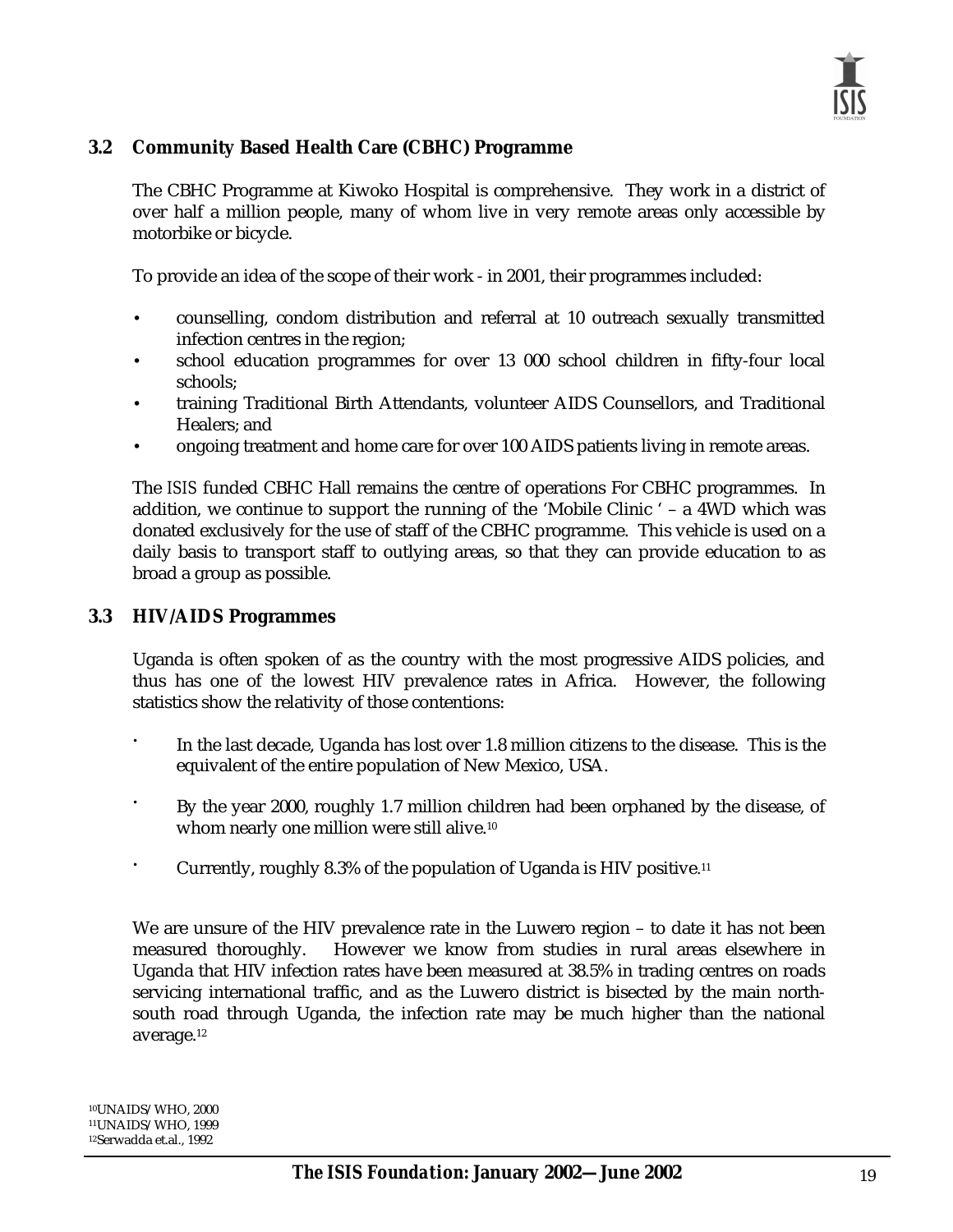### **Kiwoko Hospital, Luwero**



Plate 17: Staff of the NICU unpacking equipment and 'Bermuda Bears' for the unit. From left: Christine Otai, Kate Wooding, Florence Nakamya, Dr. James Nyonyintono



Plate 18: Outside the Outpatients ward



Plate 19: Kimber Haddix McKay and Ssekidde K. Moses, May 2002, during a break from developing the HIV/AIDS programme



Plate 20: Kiwoko Hospital AIDS Orphans Drama/Singing Group





Plate 21: HIV/AIDS lecture, CBHC staff Plate 22: Ssekidde K. Moses and Audette Exel outside the CBHC Hall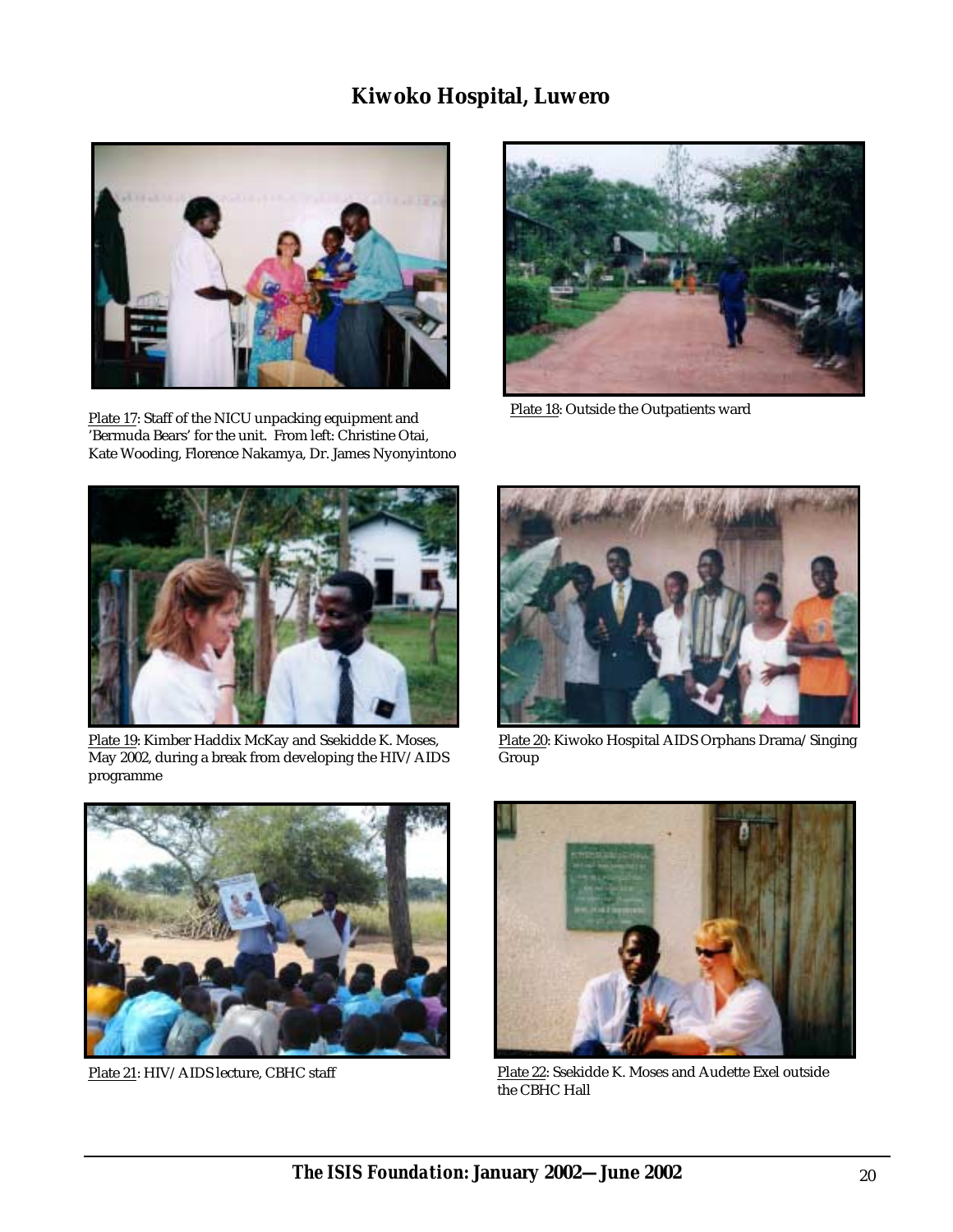

In early 2002, we were asked to tender for HIV/AIDS health literacy grants, by a USA Foundation who was aware of our work with Kiwoko Hospital. As a result, we worked with the hospital on the development of a major programme to reduce HIV/AIDS prevalence and risk behaviours in the Luwero region. The *ISIS*-Kiwoko programme includes:

- establishment of a drama/drumming/training group, staffed by AIDS orphans and sufferers, to raise awareness for around 5 000 people;
- development of culturally relevant HIV/AIDS training materials to reach around 42,000 people;
- residential training programmes for 135 health workers and traditional healers;
- renovation and staffing of a remote health post;
- training 30 volunteer HIV/AIDS counsellors; and
- research into HIV/AIDS prevalence in the region.

We are still awaiting the outcome of our submission for this funding; should it not be successful, we will seek assistance from other large foundations.

#### **3.4 Future Expansion**

Our work in the last six months at Kiwoko has included lengthy discussions with a range of hospital staff on the needs in the region, and at the hospital, and we are finalising a major expansion which is likely to include the following:

- increased assistance to the Neonatal ICU, including additional staff, additional power sources, building a laundry, assisting with purchase of material for caps and gowns for staff, medications for the Unit, helping with books and stationery, *ISIS* analysis of data collected at the Unit, increased equipment including further incubators, and expansion of the training programme;
- further help with the community based health care programmes, including renovation of the CBHC hall which was built with *ISIS* assistance in 2000;
- provision of transport to hospital for expectant Mums; provision of transport home for Mum's whose babies have died, and continuing support for the running costs of the mobile clinic;
- seeking a major donor for the HIV/AIDS programme outlined above;
- assistance to the diabetes programme at the hospital;
- training in radiology and anaesthetics for doctors and senior staff at the hospital; and
- investigation of the best system for getting internet access for medical and managerial staff at the hospital, so that they can easily access international best practice in their areas of expertise, and liaise with specialists on complex medical issues.